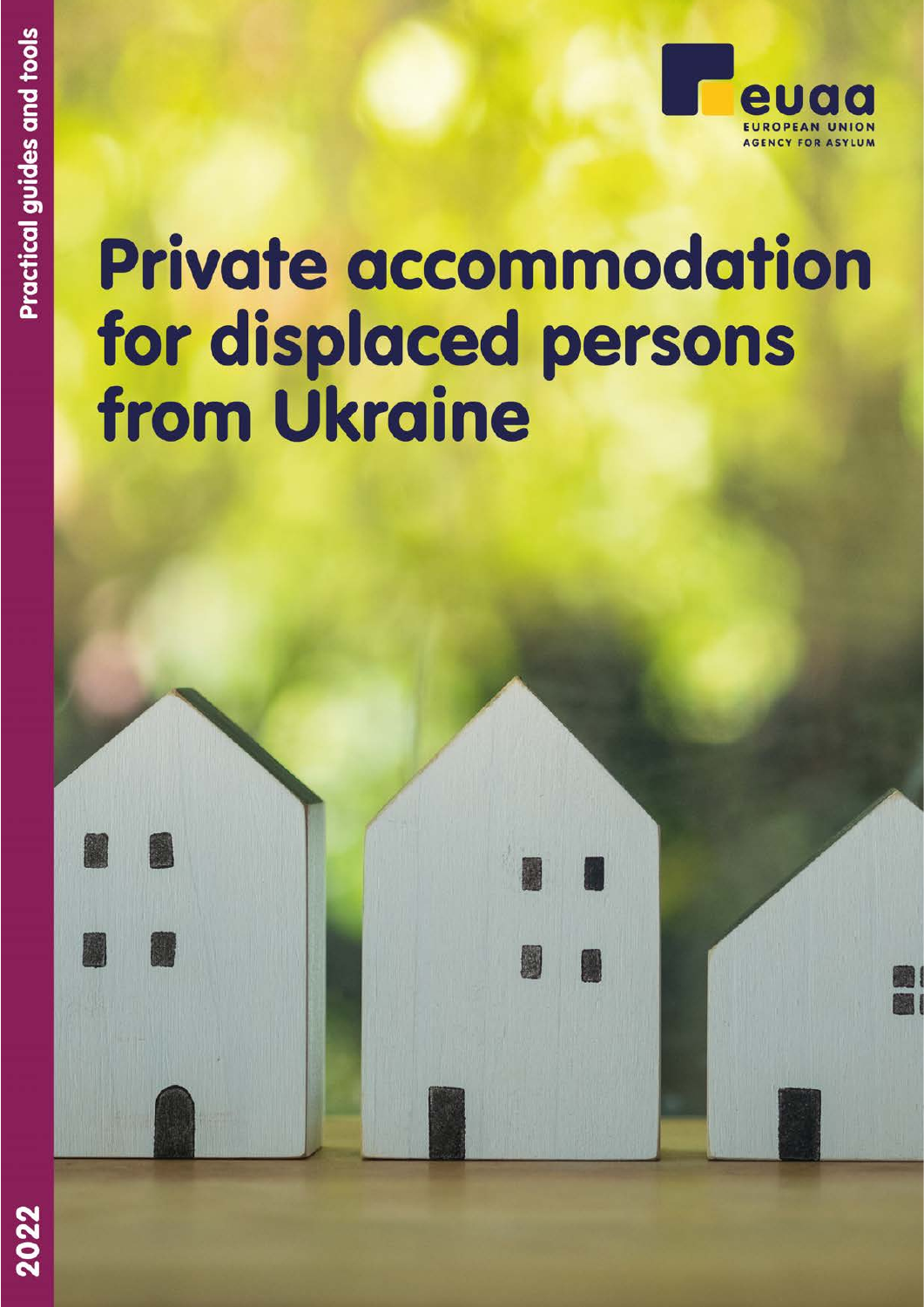

# **Practical recommendations on the provision of emergency placement in private accommodation for persons displaced from Ukraine**

*EUAA Practical Guide Series*

**May 2022**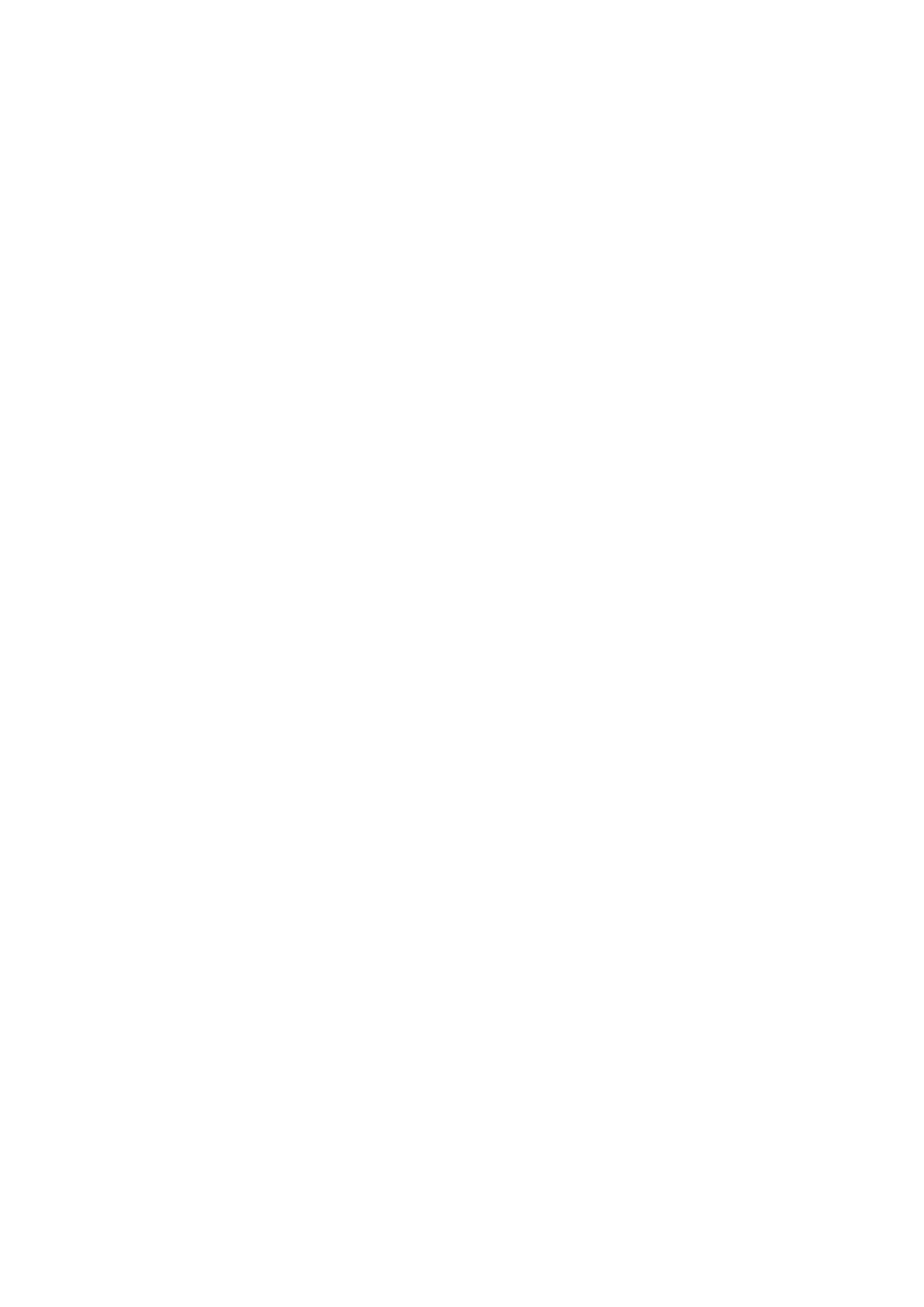On 19 January 2022, the European Asylum Support Office (EASO) became the European Union Agency for Asylum (EUAA). All references to EASO, EASO products and bodies should be understood as references to the EUAA.



Manuscript completed in May 2022

Neither the European Union Agency for Asylum (EUAA) nor any person acting on behalf of the EUAA is responsible for the use that might be made of the information contained within this publication.

| PDF: ISBN 978-92-9487-437-5 | doi: 10.2847/819 | BZ-07-22-251-EN-N |
|-----------------------------|------------------|-------------------|
|                             |                  |                   |

Print: ISBN 978-92-9487-438-2 doi: 10.2847/78186 BZ-07-22-251-EN-C

© European Union Agency for Asylum (EUAA), 2022

Cover photo, dontree\_m © iStock, 2021

Reproduction is authorised provided the source is acknowledged. For any use or reproduction of photos or other material that is not under the EUAA copyright, permission must be sought directly from the copyright holders.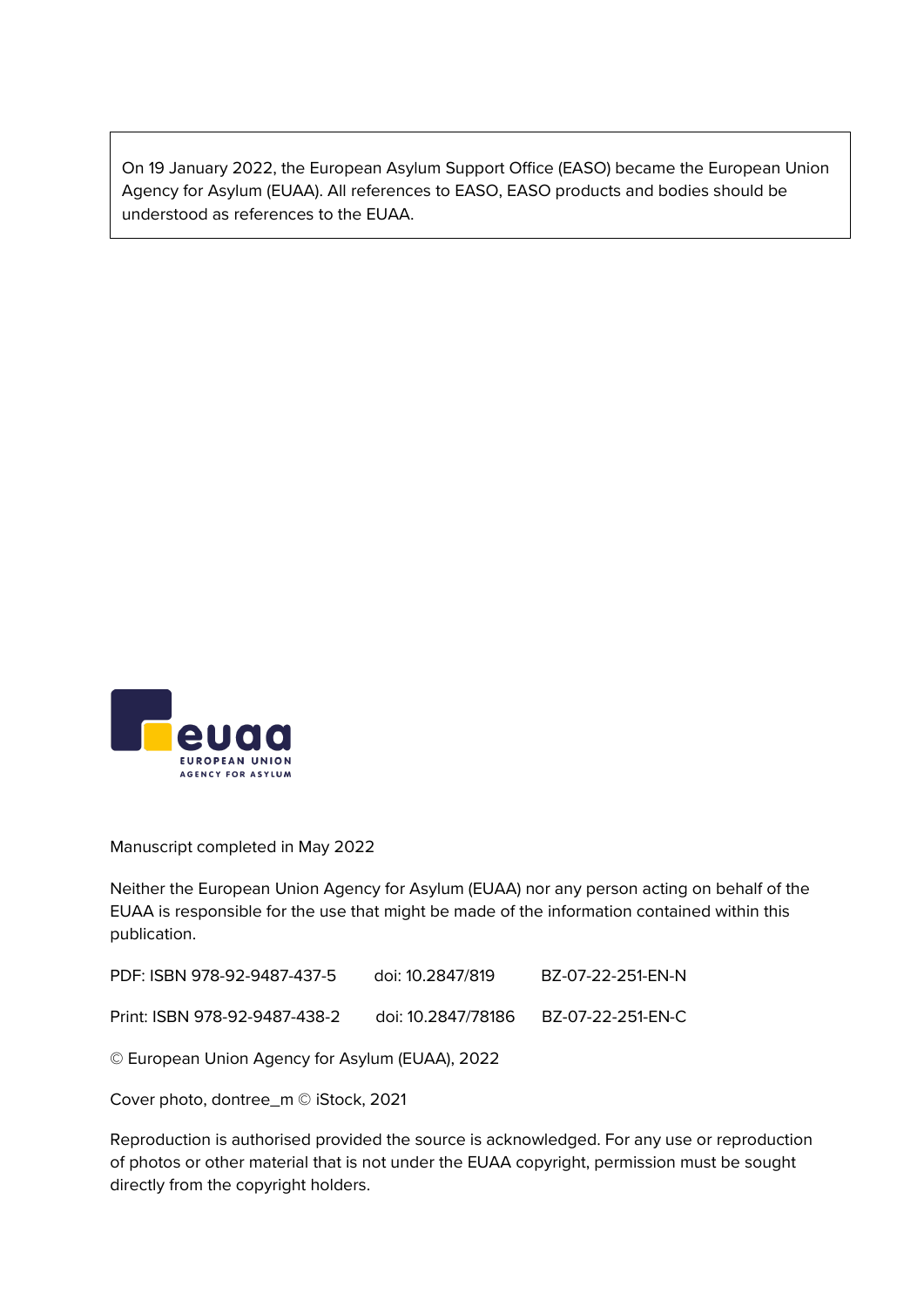# **Contents**

| 1. |                                                                                              |  |
|----|----------------------------------------------------------------------------------------------|--|
| 2. |                                                                                              |  |
| 3. |                                                                                              |  |
| 4. |                                                                                              |  |
| 5. |                                                                                              |  |
| 6. |                                                                                              |  |
| 7. |                                                                                              |  |
|    | Annex I. EUAA standards for housing applicants for international protection adaptable to the |  |
|    |                                                                                              |  |

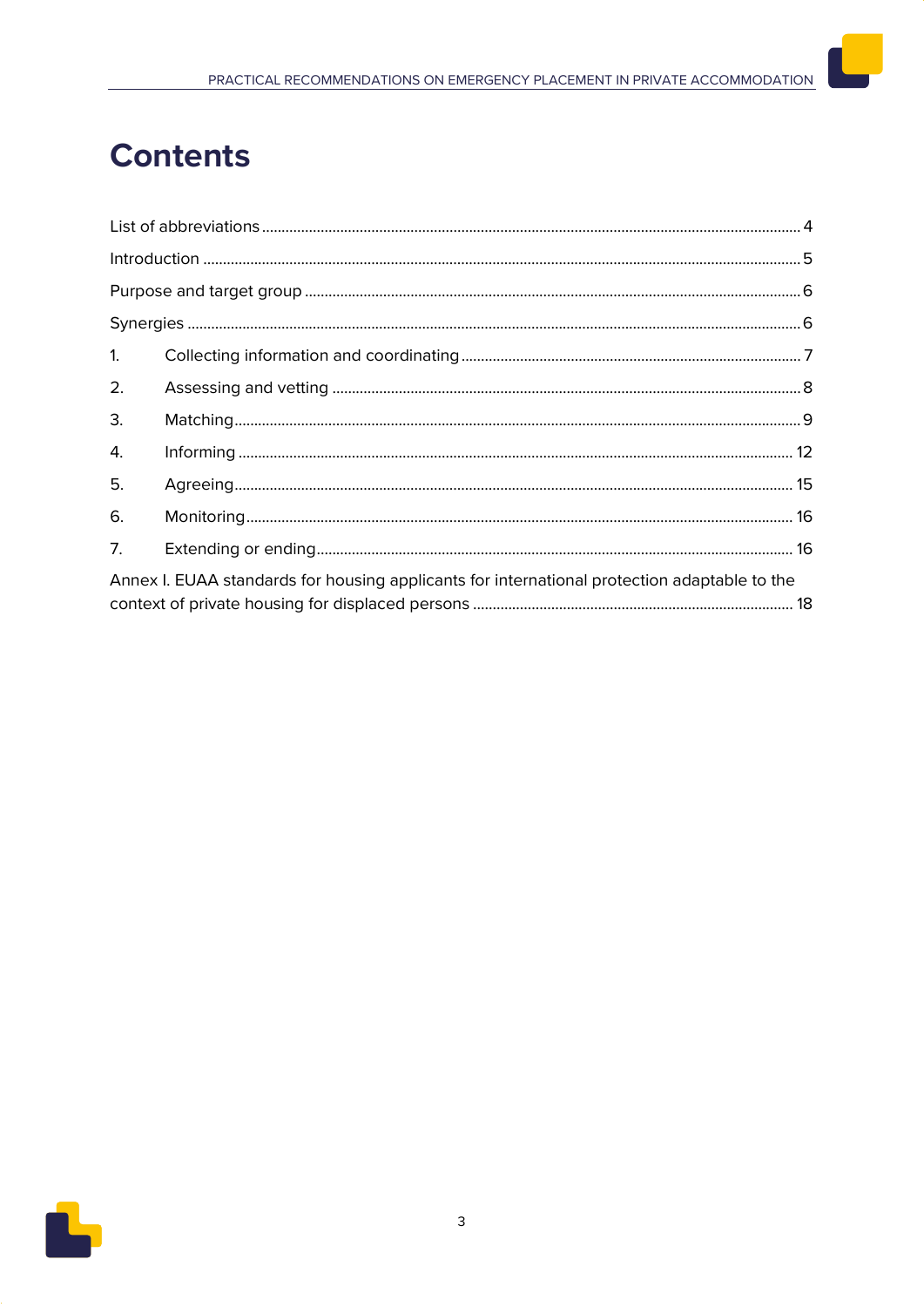# <span id="page-5-0"></span>**List of abbreviations**

| <b>Abbreviation</b>  | <b>Definition</b>                                                                                                                                                                                                                                                                                                                               |
|----------------------|-------------------------------------------------------------------------------------------------------------------------------------------------------------------------------------------------------------------------------------------------------------------------------------------------------------------------------------------------|
| <b>EUAA</b>          | European Union Agency for Asylum (formerly known as the<br>European Asylum Support Office (EASO))                                                                                                                                                                                                                                               |
| <b>EU+</b> countries | Member States of the European Union and associated countries                                                                                                                                                                                                                                                                                    |
| <b>Member States</b> | Member States of the European Union                                                                                                                                                                                                                                                                                                             |
| TPD                  | <b>temporary protection directive - Council Directive 2001/55/EC</b><br>of 20 July 2001 on minimum standards for giving temporary<br>protection in the event of a mass influx of displaced persons and<br>on measures promoting a balance of efforts between Member<br>States in receiving such persons and bearing the consequences<br>thereof |

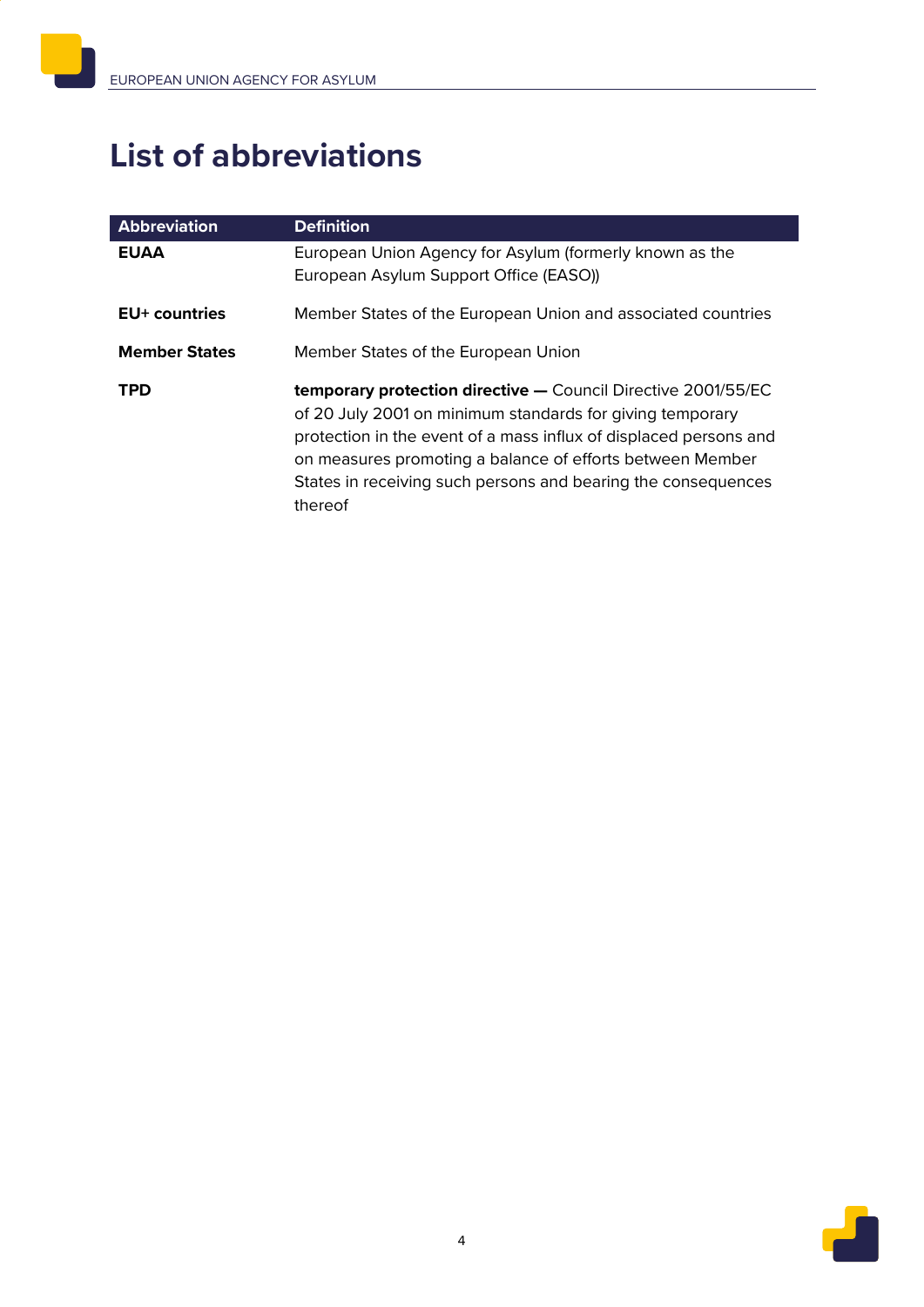# <span id="page-6-0"></span>**Introduction**

Millions of people have fled Ukraine because of the Russian invasion that started in February 2022. The majority of those that have fled are women and children crossing the borders mainly into Member States of the European Union, including Poland, Slovakia, Hungary and Romania, as well as the Republic of Moldova.

National authorities across Europe have responded to the crisis by finding ways to increase their traditional reception/accommodation capacity, including through the use of private housing. In many cases, this has been made possible thanks to the solidarity of families and individuals offering up their homes and hosting people. In addition to state and local authorities, civil society organisations and volunteers have also contributed significantly in matching displaced persons with offers of available housing.

State authorities have obligations related to the implementation of the temporary protection directive (TPD) (<sup>[1](#page-6-1)</sup>). They play a direct or indirect role in organising these solidarity efforts and ensuring that standards are upheld as regards suitable housing (Article 13 TPD), and that protection guarantees are safeguarded and respected.

The scope of the TPD, activated on 4 March [2](#page-6-2)022  $(2)$ , covers Ukrainian nationals residing in Ukraine who have been displaced on or after 24 February 2022 and their family members, stateless persons and nationals of third countries other than Ukraine, who benefitted from international protection or equivalent national protection in Ukraine before 24 February 2022 and who have been displaced from Ukraine on or after 24 February 2022, and their family members. In addition, Member States must apply either temporary protection or adequate protection under their national law, in respect of stateless persons, and nationals of third countries other than Ukraine, who can prove that they were legally residing in Ukraine before 24 February 2022 on the basis of a valid permanent residence permit issued in accordance with Ukrainian law, and who are unable to return in safe and durable conditions to their country or region of origin.

The European Union Agency for Asylum (EUAA) has been closely keeping track of the various initiatives implemented across Europe. On 25 March 2022, the agency organised an extraordinary meeting of reception authorities to discuss the practices in place in Member States and the associated countries (EU+ countries) related to the distribution, allocation and matching of people fleeing Ukraine with private housing solutions. Consultations leading to the drafting of this document have also taken place with the European Commission and the United Nations High Commissioner for Refugees.

<span id="page-6-2"></span><span id="page-6-1"></span><sup>(&</sup>lt;sup>2</sup>) [Communication from the Commission](https://eur-lex.europa.eu/legal-content/EN/TXT/HTML/?uri=CELEX:52022XC0321(03)&from=EN) on Operational guidelines for the implementation of Council implementing Decision 2022/382 establishing the existence of a mass influx of displaced persons from Ukraine within the meaning of Article 5 of Directive 2001/55/EC, and having the effect of introducing temporary protection, (2022/C 126 I/01, 21.3.2022).



<sup>(&</sup>lt;sup>4</sup>) [Council Directive 2001/55/EC of 20 July 2001](https://eur-lex.europa.eu/legal-content/EN/TXT/?uri=celex%3A32001L0055) on minimum standards for giving temporary protection in the event of a mass influx of displaced persons and on measures promoting a balance of efforts between Member States in receiving such persons and bearing the consequences thereof, (OJ L 212, 7.8.2001).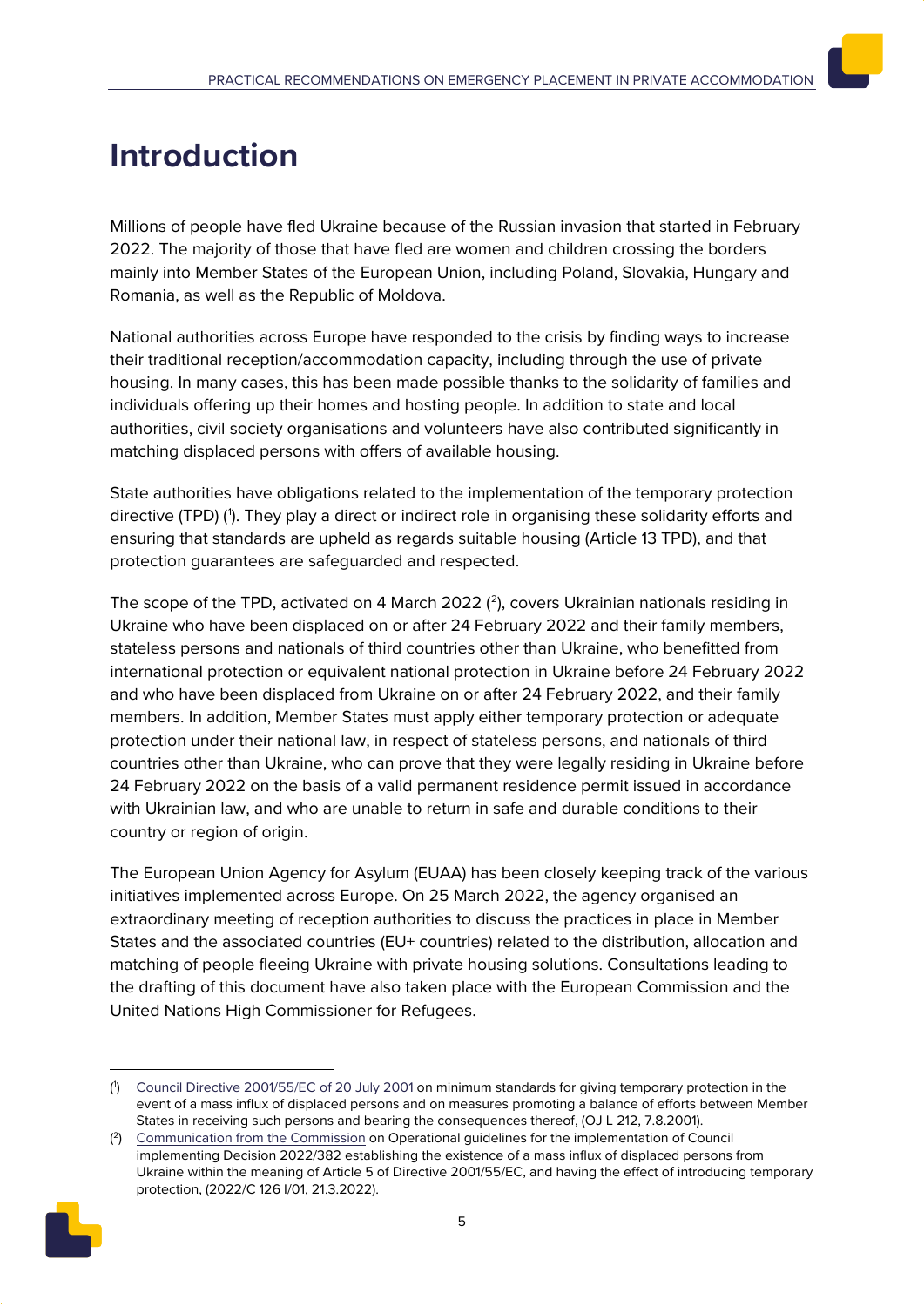## <span id="page-7-0"></span>**Purpose and target group**

This document aims to provide practical recommendations to guide relevant stakeholders (national, regional and local authorities as well as civil society organisations) in matching displaced persons with available private accommodation. These practical recommendations do not aim to replace functioning and existing procedures within EU+ countries, regions, municipalities, districts and communities. Rather they intend to complement these efforts while ensuring that safeguards for persons in need of emergency shelter and for those providing such accommodation are put in place in a coordinated, safe, effective and systematic manner.

Separated children, i.e. children not accompanied by their parents but by relatives or adults known to them, fall within the scope of these recommendations. The placement of unaccompanied children falls outside of the scope of these recommendations.

Displaced persons from Ukraine entitled to temporary protection in EU+ countries and who entered the EU on or after the 24 February 2022 are often in need of accommodation. Many of those arriving are not hosted in traditional collective reception facilities and instead find shelter in private accommodation. While the availability of such private accommodation is facilitating the process of placement of the high number of displaced persons, such arrangements can also pose risks for those hosted and for the host(s).

The EUAA is therefore presenting these practical recommendations for EU+ country authorities to consider when planning to accommodate displaced persons with private hosts or willing to formalise their current system.

# <span id="page-7-1"></span>**Synergies**

These recommendations feed into several other ongoing initiatives and coordination efforts undertaken by the European Commission, such as the 10-Point Plan for stronger European coordination on welcoming people fleeing the war from Ukraine  $(3)$  $(3)$  $(3)$ , including the safe home initiative (<sup>[4](#page-7-3)</sup>), which promotes access to accommodation and housing and states:

*'To meet immediate needs for suitable accommodation, a new "safe homes" initiative will support Europeans who are making their homes available, mobilising targeted funding and online resources as needed.'*

<span id="page-7-3"></span><sup>(</sup> 4) European Commission, *[Ukraine: EU support to help Member States meet the needs of refugees, 23 March](https://ec.europa.eu/commission/presscorner/detail/en/ip_22_1946)  [2022](https://ec.europa.eu/commission/presscorner/detail/en/ip_22_1946)*, Point 'Access to accommodation and housing'.



<span id="page-7-2"></span><sup>(</sup> 3) European Commission, *[Home Affairs Council: 10-Point Plan on stronger European coordination on welcoming](https://ec.europa.eu/neighbourhood-enlargement/news/home-affairs-council-10-point-plan-stronger-european-coordination-welcoming-people-fleeing-war-2022-03-29_en)  [people fleeing the war against Ukraine](https://ec.europa.eu/neighbourhood-enlargement/news/home-affairs-council-10-point-plan-stronger-european-coordination-welcoming-people-fleeing-war-2022-03-29_en)*, 29 March 2022.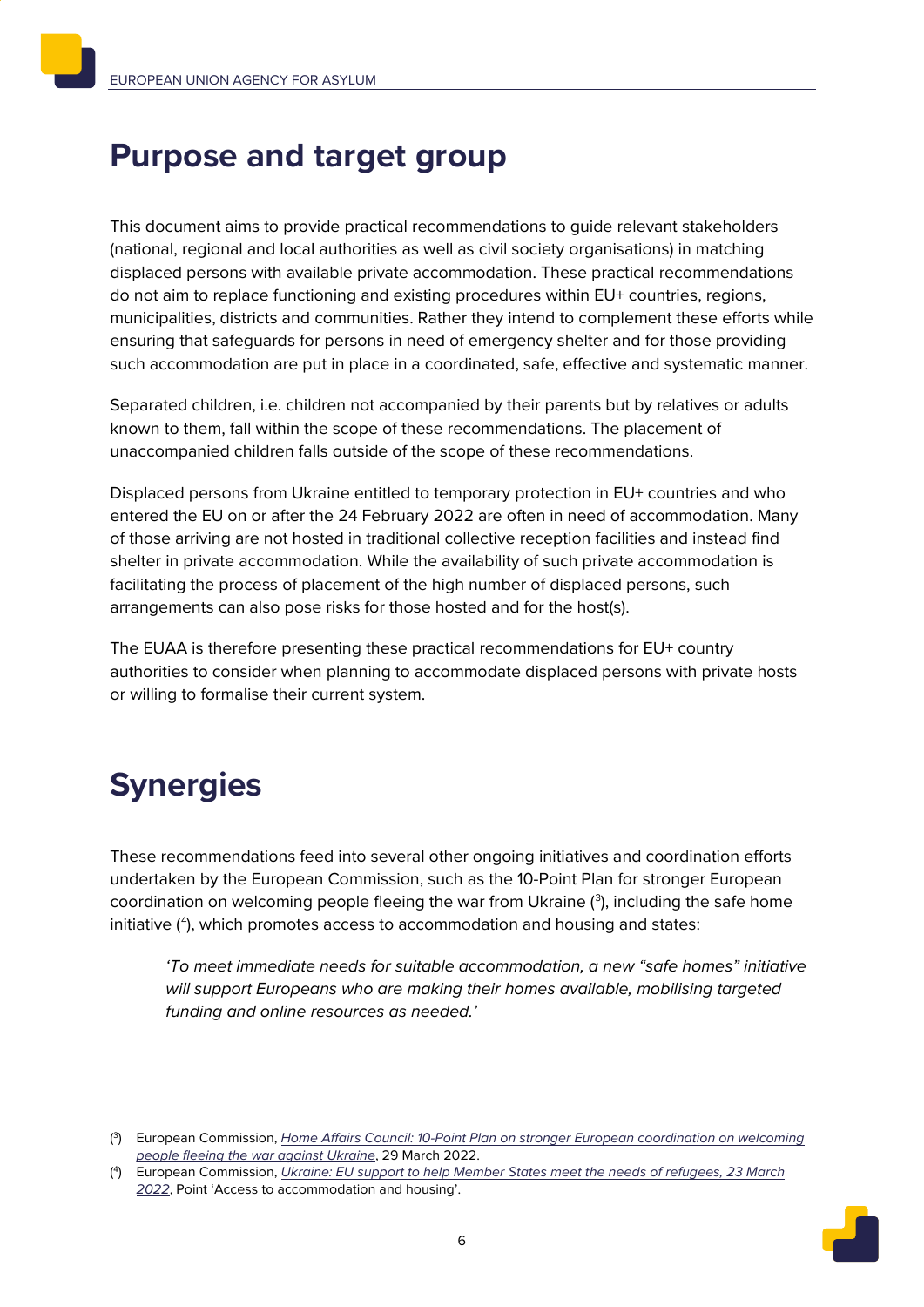These recommendations should be also read and implemented in conjunction with the operational guidelines developed by the European Commission on temporary protection ( [5](#page-8-1) ) and with tools and guidance developed by the EUAA in the field of reception and vulnerabilities. These include the guidance on reception conditions (<sup>[6](#page-8-2)</sup>), the guidance on reception conditions for unaccompanied minors  $(7)$  $(7)$  $(7)$ , the assessment of reception conditions tool ([8](#page-8-4)), the tool for identification of persons with special needs ([9](#page-8-5)) and the special needs and vulnerability assessment tool (<sup>10</sup>).

The practical recommendations are divided into specific sections corresponding with specific steps and procedures, namely:

- collecting information and coordinating
- assessing and vetting
- matching
- informing
- agreeing
- monitoring
- extending or ending.

# <span id="page-8-0"></span>**1. Collecting information and coordinating**

Many citizens have offered private accommodation to those fleeing Ukraine. It is important to gather all relevant information and coordinate these efforts in a timely, safe, effective and transparent way.

### Some tips

• Set up an **online platform** to register offers. An online platform could cover both offers (from hosts) and demands (from displaced persons in need of accommodation). Both hosts and displaced persons in need of accommodation can enter their respective personal data, respecting data protection.

<span id="page-8-6"></span><span id="page-8-5"></span><span id="page-8-4"></span><span id="page-8-3"></span><span id="page-8-2"></span><sup>(</sup> 10) EUAA, *Special Needs and Vulnerability Assessment Tool*, 2022.



<span id="page-8-1"></span><sup>(</sup> 5) [Communication from the Commission](https://eur-lex.europa.eu/legal-content/EN/TXT/?uri=CELEX%3A52022XC0321%2803%29&qid=1647940863274) on Operational guidelines for the implementation of Council implementing Decision 2022/382 establishing the existence of a mass influx of displaced persons from Ukraine within the meaning of Article 5 of Directive 2001/55/EC, and having the effect of introducing temporary protection 2022/C 126 I/01, (OJ C 126I , 21.3.2022)

<sup>(</sup> 6) EASO, *[Guidance on reception conditions: operational standards and indicators,](https://euaa.europa.eu/publications/guidance-reception-conditions-standards-and-indicators)* September 2016.

<sup>(</sup> 7 ) EASO, *[Guidance on reception conditions for unaccompanied children: operational standards and indicators,](https://euaa.europa.eu/publications/guidance-reception-conditions-unaccompanied-children)*  December 2018.

<sup>(</sup> 8) EUAA, *Assessment of [Reception Conditions Tool](https://arc.euaa.europa.eu/)*, 2021.

<sup>(</sup> 9) EUAA, *[Tool For Identification Of Persons With Special Needs,](https://ipsn.easo.europa.eu/ipsn-tool#:%7E:text=IPSN%20tool%20Indicators%20of%20special%20needs%20Mark%20the,without%20requiring%20any%20medical%20or%20other%20expert%20knowledge.)* 2016.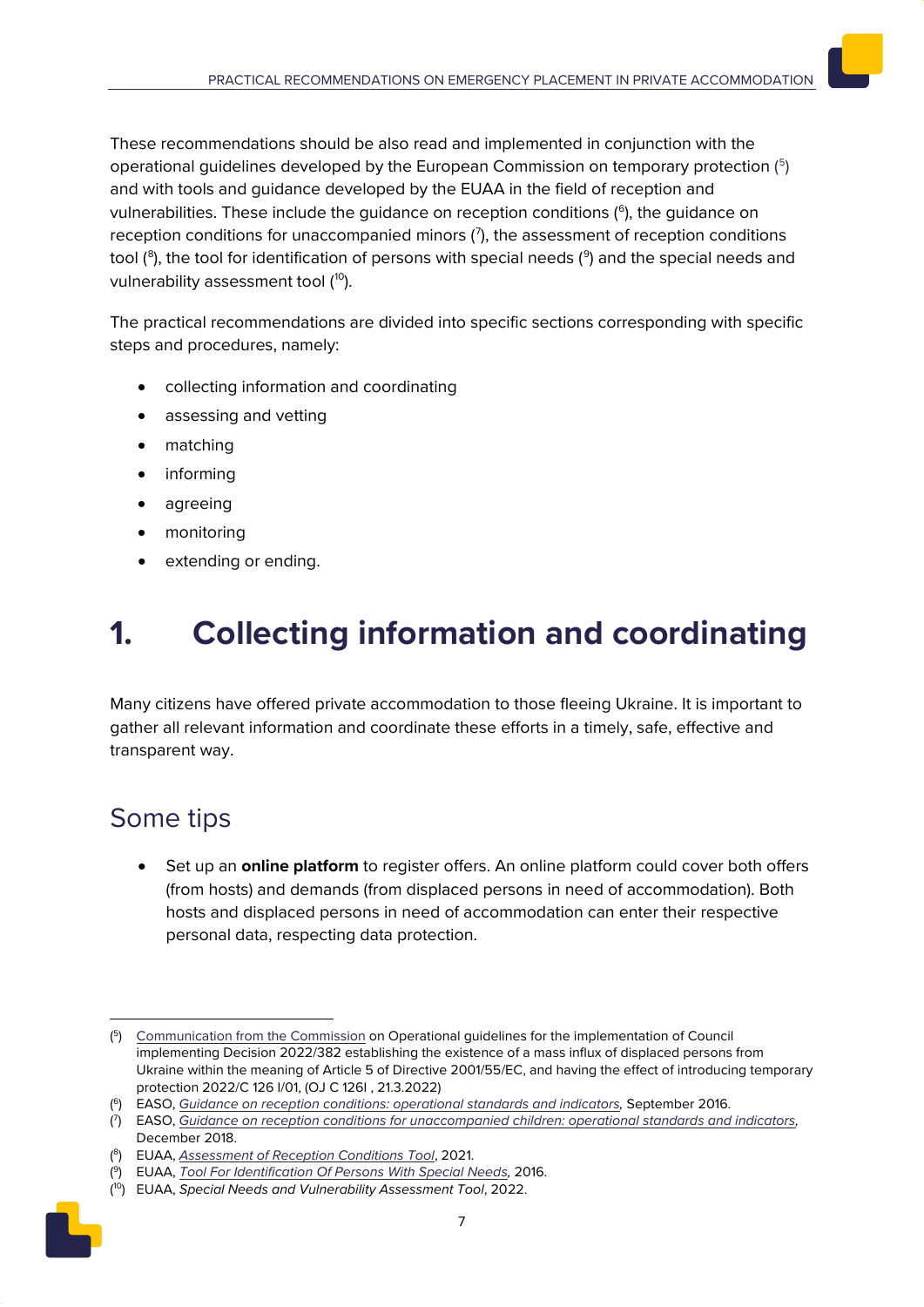- - On the landing page, include information for both hosts and displaced persons on the requirements and entitlements under the private accommodation scheme, so that they are aware before signing up.
	- The platform can provide a real time view on the number and profiles of individuals seeking accommodation, as well as on all available places (i.e. size, location, accessibility).
	- Make sure that the platform offers the possibility for displaced persons to indicate specific needs they might have, such as a preference in location, schooling of children, etc.
	- Make sure as well that persons with specific needs, including children (accompanied or separated), single headed female households and persons with disabilities are identified as early as possible. After registration takes place, vulnerabilities must be considered when deciding where to accommodate persons with specific needs (for example, suitability for persons with disabilities, availability of suitable equipment for babies and toddlers).

### <span id="page-9-0"></span>**2. Assessing and vetting**

Before any placement is agreed upon, it is recommended to assess the profile of the host and to verify that the house at disposal is suitable for accommodation purposes. This exercise could be done in coordination with other key services (national, regional and local authorities, law enforcement, civil society organisations, etc).

### Some tips

- Put in place a **mechanism** to check whether the person offering accommodation has the **right profile**. Only people with no criminal records should be considered for hosting displaced persons.
- Establish, in coordination with other key services (local authorities, law enforcement, civil society organisations), a list of minimum criteria for housing and for the profile of the hosts to be verified before any placement is agreed upon.
- If feasible, pay an on-the-spot visit to check the suitability of the accommodation offered, particularly if it is meant to host displaced persons with special needs, particularly children. Spot checks should be conducted at least at random, and all hosts and guests should be informed of the possibility of a spot check at any time.
- The EUAA standards on housing, particularly the parts applicable to accommodation, could also be used to establish standards for the profile checking mechanism. Have a look at [Annex I. EUAA standards for housing applicants for international protection](#page-19-0)  [adaptable to the context of private housing](#page-19-0) for inspiration!
- For example, the furniture for each bedroom should include, at a minimum, one individual bed per person and one cupboard per person or family, big enough to hold personal belongings such as clothes, medication or documents.

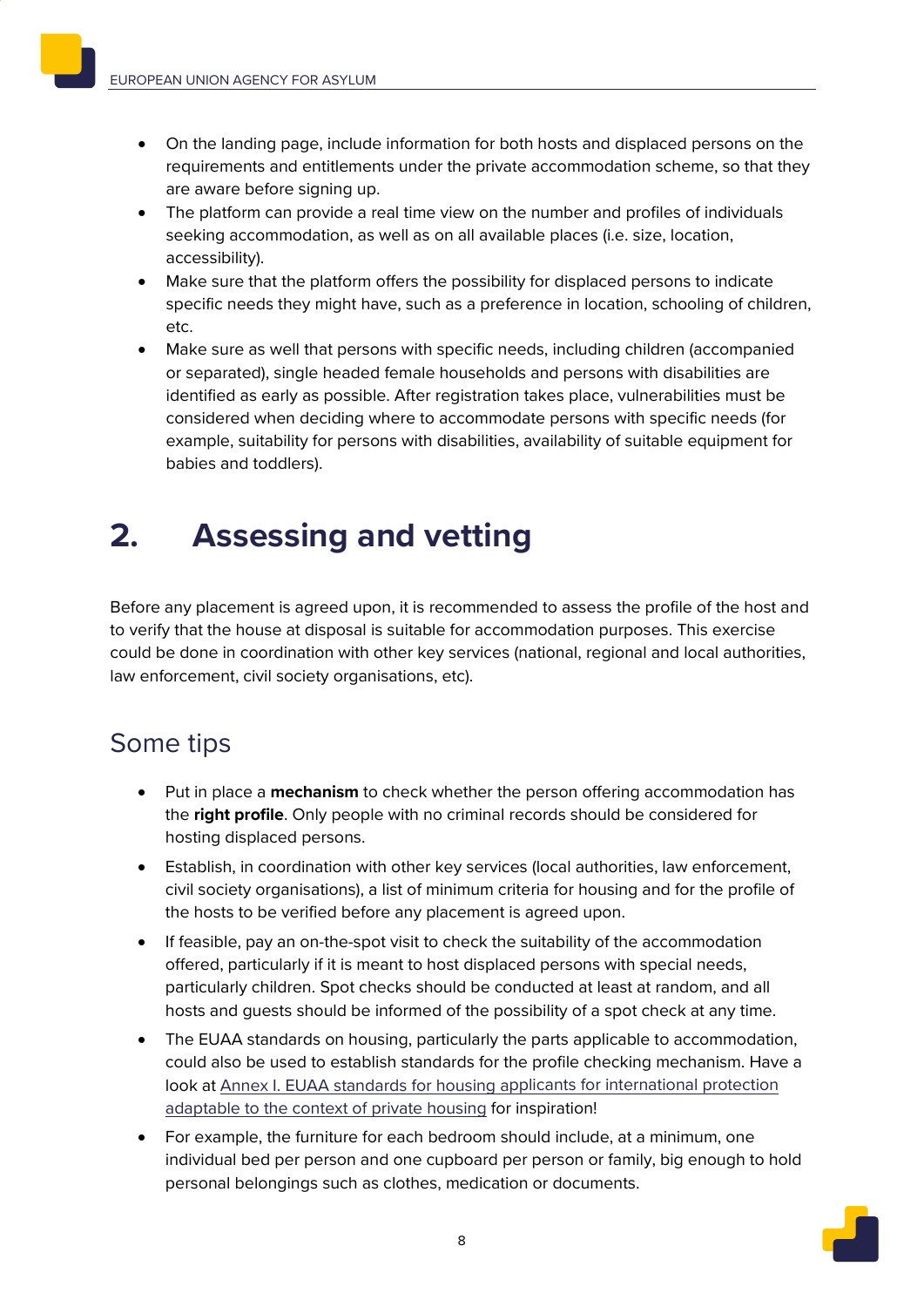- Privacy should be guaranteed, with the possibility to lock the door. Hosts should be informed of this condition, preferably through the platform when submitting the offer.
- For example, if the displaced person is disabled, ensure the accommodation is located on the ground floor or that the building has a lift or other relevant equipment adapted for use by persons with reduced mobility, or that there is a limited number of steps, according to the degree of reduced mobility. The entrance should be designed to allow for the access of displaced persons with reduced mobility; doorways and passageways inside the housing are wide enough for wheelchair users; adapted sanitary infrastructure exists, including, for example, walk-in showers, grab rails, sinks and toilets at an appropriate height for wheelchair users, as well as dimensions of bathroom and toilet rooms suitable for wheelchairs.

Once the assessment has been completed, vetting can take place.

### Some tips

- Make sure that only hosts who have provided all required information are placed in the pool of candidates to be vetted. Contact details, including a copy of the host passport, are also necessary to protect the displaced persons from potential risks of exploitation.
- The vetting process can be carried out in several ways, including through a phone interview or a house visit conducted by relevant officials (e.g. reception authority, social services, law enforcement) and/or staff of appointed civil society organisations. A check of criminal records should be mandatory. Whenever possible, the house visit option should be highly preferred.

# <span id="page-10-0"></span>**3. Matching**

After the vetting, offers and demands should be matched. For this, it becomes important that some key information concerning the hosts and the displaced persons is properly recorded. To be effective, the matching should be carried out according to a set of criteria that are well thought through.

### Some tips

- There are several relevant criteria that should be considered when operating an effective matching. Family composition and profiles, size and number of beds in the accommodation, languages spoken by hosts and displaced persons, length of stay or duration of accommodation availability all certainly play a key role.
- For example, infants should be provided with a baby bed, changing table and appropriate chair; persons with limited mobility should be provided with adapted furniture, first floor arrangement or access to a lift, and families with school-age

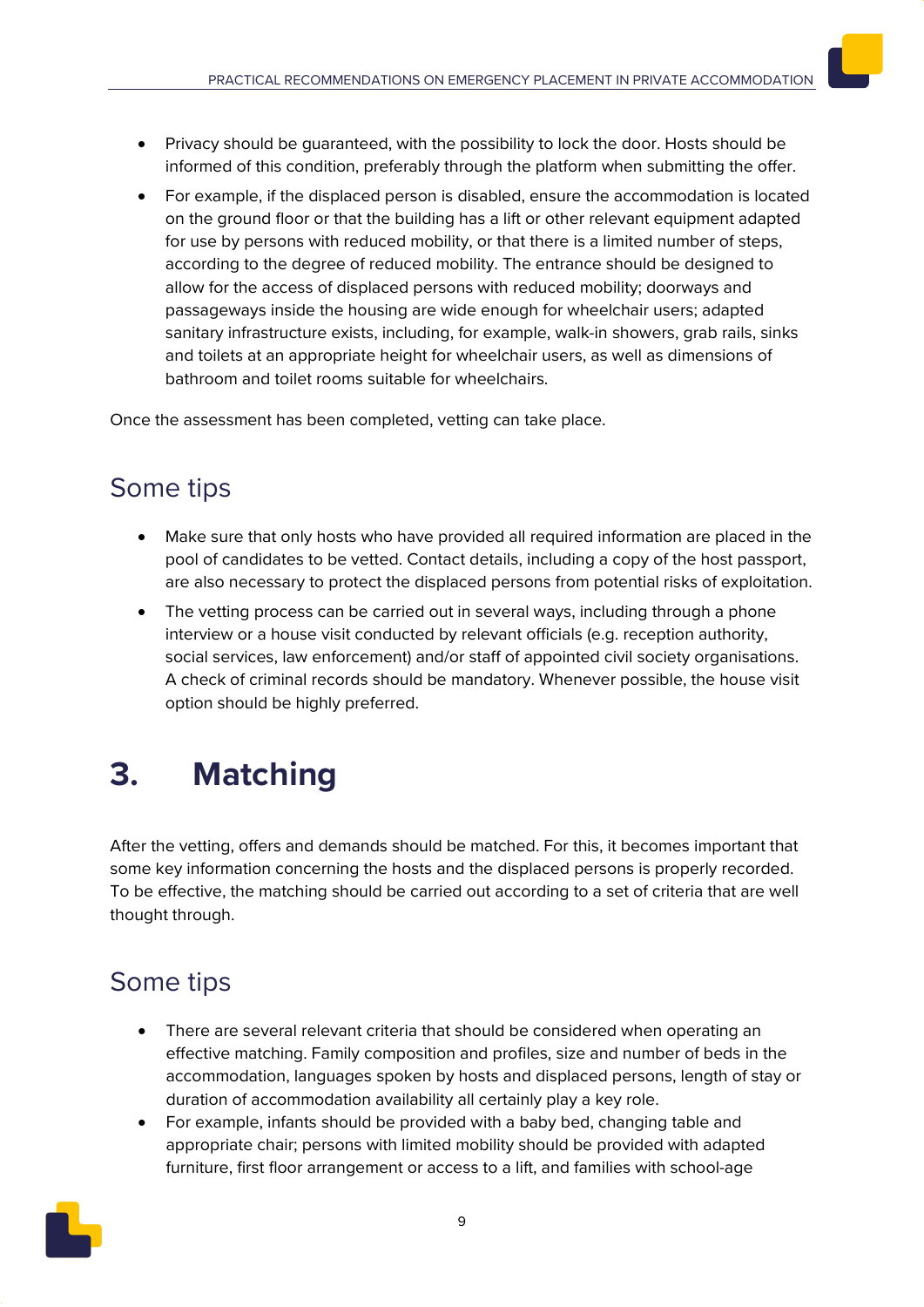children should be provided with a small table and a chair to allow children to engage in homework.

- Information about the family composition might be useful, for example to match families/mothers and children of similar age groups where possible and/or to avoid mothers with many children joining already large families.
- Information on languages spoken could be important to match hosting families with displaced persons who speak languages other than Ukrainian, thus facilitating better interaction.
- Information about the size and kind of the accommodation provided might be useful. For example, when deciding to allocate displaced persons with vulnerabilities, an apartment building without a lift should be avoided to accommodate people with physical impairments. **Women and children should not be hosted with single men.**
- If children are present, make sure that the accommodation is child-friendly and located in a place where nurseries/schools are easily reachable.
- Other information that could be useful to know in advance include the presence of pets, the smoking rules, and medical conditions (for both hosts and displaced persons).
- **Do you want more examples? See the below table for inspiration!**

| <b>Sample information to</b><br>be gathered by<br>persons in need of<br>accommodation | <b>Comment</b>                                                    |
|---------------------------------------------------------------------------------------|-------------------------------------------------------------------|
| Name and surname                                                                      | Self-explanatory                                                  |
| Date of birth                                                                         | Self-explanatory                                                  |
| ID / passport /<br>registration number                                                | Self-explanatory                                                  |
| Location of registration                                                              | The location where the person was first registered might be       |
|                                                                                       | important in case tracing is needed at a later stage (e.g. when   |
|                                                                                       | other family members come in; if the person has gone missing,     |
|                                                                                       | etc.)                                                             |
| Contact: phone number                                                                 | Self-explanatory                                                  |
| and email address                                                                     |                                                                   |
| Family composition                                                                    | This information should also include people who might try to join |
| (single/married/children                                                              | depending on how the situation unfolds (e.g. grandparents, etc.)  |
| /other dependants)                                                                    |                                                                   |
| In case of children -                                                                 | This information can help with the allocation process but also to |
| name / age of children                                                                | ensure children can be traced later                               |
| Languages spoken                                                                      | This information will facilitate the matching between displaced   |
|                                                                                       | persons and hosts who speak a common language                     |
| Expected duration of                                                                  | This information helps to see which Member State might be best    |
| stay                                                                                  | placed to host. It should also include information on potential   |
|                                                                                       | plans to join other family members in other Member States (e.g.   |
|                                                                                       | to be linked with potential transfer offers/opportunities)        |

#### <span id="page-11-0"></span>**Table 1. Information for displaced persons to gather**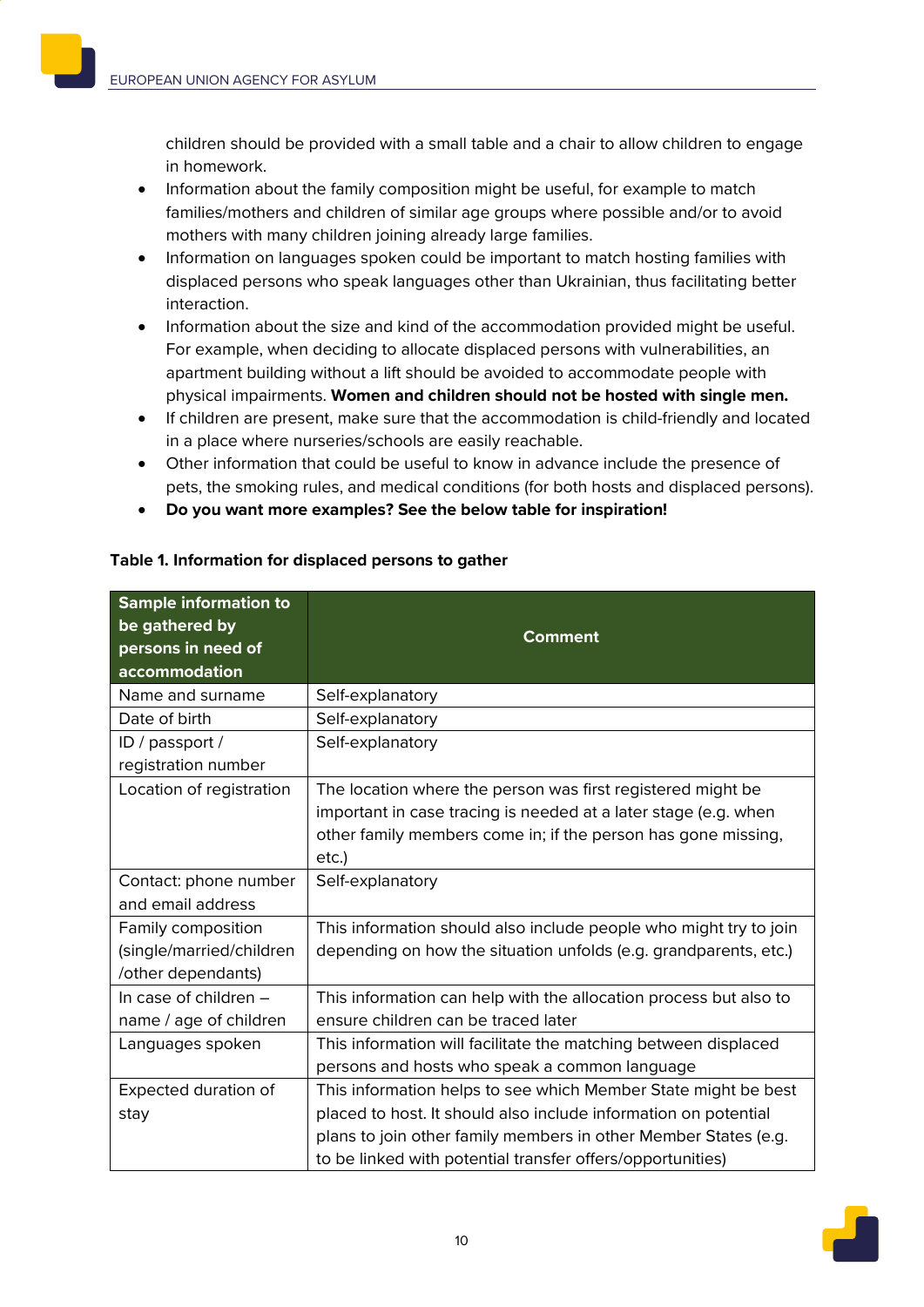| Other items (e.g. pets, | This information helps avoid potential discomfort / tension from     |
|-------------------------|----------------------------------------------------------------------|
| smoker, medical         | the outset; additionally, visible vulnerability should be considered |
| condition, etc.)        | for matching purposes. Serious medical conditions, disabilities      |
|                         | and psychosocial needs should be identified.                         |

#### <span id="page-12-0"></span>**Table 2. Information for hosts to gather**

| <b>Sample information to</b> |                                                                     |
|------------------------------|---------------------------------------------------------------------|
| be gathered by               | <b>Comments</b>                                                     |
| persons offering             |                                                                     |
| accommodation                |                                                                     |
| Name/surname                 | Details of the host(s) is crucial for potential follow-up checks    |
|                              | organised by the authorities / verification of information shared   |
| Date of birth                | Same as above                                                       |
| ID / passport copy           | A copy of the host ID/passport number is to be uploaded             |
|                              | (including a photograph). This is important information for         |
|                              | potential checks organised by the authorities / verification of     |
|                              | information shared / police follow-up, if needed                    |
| Contact: address /           | This information is important to be communicated to the             |
| phone number / email         | displaced person. It could be shared with relatives back in         |
| address                      | Ukraine, as to be in touch when needed (e.g. phone of the           |
|                              | displaced person is lost). The address is important to understand   |
|                              | the location typology (small/big city; village/city suburb) for     |
|                              | matching purposes                                                   |
| Family composition and       | This information might be useful to match families/mothers and      |
| household size               | children of similar age groups where possible and to ensure that    |
| (single/married/children)    | the host offering their accommodation is really the one in touch    |
|                              | with the displaced person. While only one host signs up, having     |
|                              | other family members listed can help in crosschecking and           |
|                              | verifying such information at a later stage                         |
| In case of children - age    | This information might be useful for matching purposes (same        |
| of children                  | age group potentially facilitates access to the same school, play   |
|                              | after school, communication, etc.)                                  |
| Languages spoken             | This information will facilitate the matching between displaced     |
|                              | persons and hosts who speak a common language                       |
| <b>Employment status</b>     | This information can indicate if the host might need additional     |
|                              | support when providing accommodation (in terms of money or          |
|                              | due to age). This also indicates if displaced persons are alone or  |
|                              | not during the day (for some persons it might be crucial to have    |
|                              | someone present due to physical needs, for example)                 |
| Kind of accommodation        | This information is necessary for matching purposes (e.g. Air BnB,  |
| and number of beds           | a standalone house or apartment with or without access to a lift;   |
| available                    | number of beds available within the accommodation (shared/self-     |
|                              | contained). A person with a disability must not be placed in a flat |
|                              | without an elevator; a standalone house might allow for bigger      |
|                              | families to be accommodated, etc. The host should highlight the     |

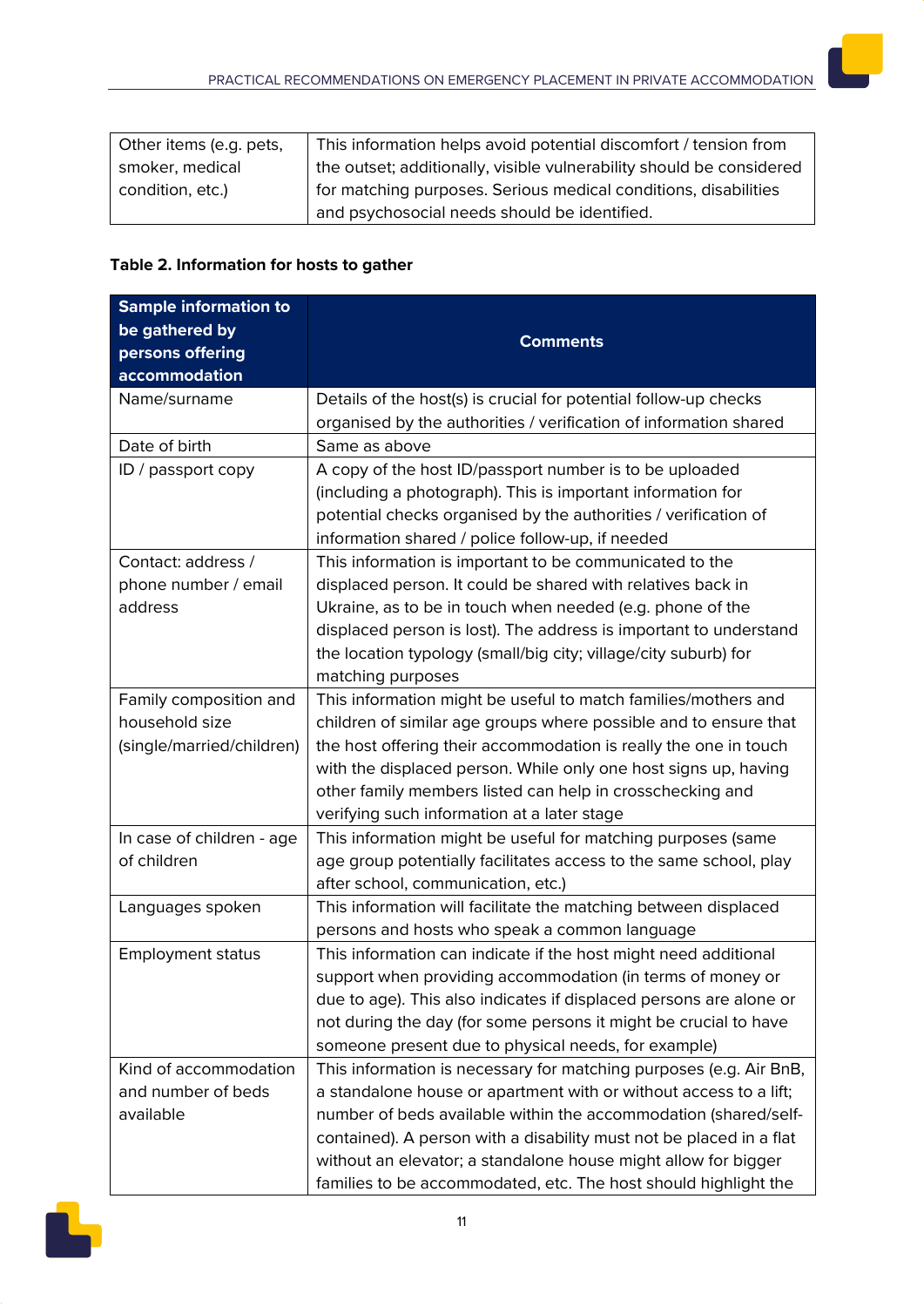|                          | number of metres <sup>2</sup> and the number of bathrooms in order to |
|--------------------------|-----------------------------------------------------------------------|
|                          | assess the maximum number of persons that can be hosted.              |
| Maximum length of stay   | This information is important for matching purposes (e.g. persons     |
| (time frame from $-$ to) | with vulnerabilities must not be placed in accommodation              |
|                          | available for only a very short period, to avoid multiple transfers). |
|                          | The information is also a safeguard for the host since it provides a  |
|                          | written record of the duration to which the person has committed      |
|                          | (this should also be reflected in the agreement signed between        |
|                          | the parties)                                                          |
| Other items              | This information helps avoid potential discomfort or tension from     |
|                          | the outset. It could include information on whether the               |
|                          | accommodation is pet friendly, for non-smokers only, only for         |
|                          | adults, etc.                                                          |
| Good practice: police    | While many hosts might not have such a police reference handy,        |
| reference check          | it should be a standard requirement to request a police reference     |
|                          | check, which is to be uploaded, particularly when children are        |
|                          | also being placed with citizens                                       |

## <span id="page-13-0"></span>**4. Informing**

Providing clear information in a timely manner is an essential component of the process. It ensures that both hosts and displaced persons are aware of their rights and benefits under the TPD, the responsibilities of hosts and guests and the main steps of the matching exercise. Additionally, it ensures that expectations are managed, particularly on the side of displaced persons. This, in turn, will avoid possible misunderstandings, while boosting confidence in the process.

### Some tips

- Inform the hosts that they have been selected before proceeding with practical arrangements. It could be also important to share information with the host in advance about the displaced persons who have been matched with them.
- Inform the persons in need of accommodation that the selection process has been finalised.
- Hosts and displaced persons should also be provided with relevant information, including information on their rights and benefits under the TPD as well as a general information sheet. This should cover information on basic safety rules, support and benefits for hosts if applicable, what hosts are required to provide and what they are not responsible for. Information could be taken from sources such as the European

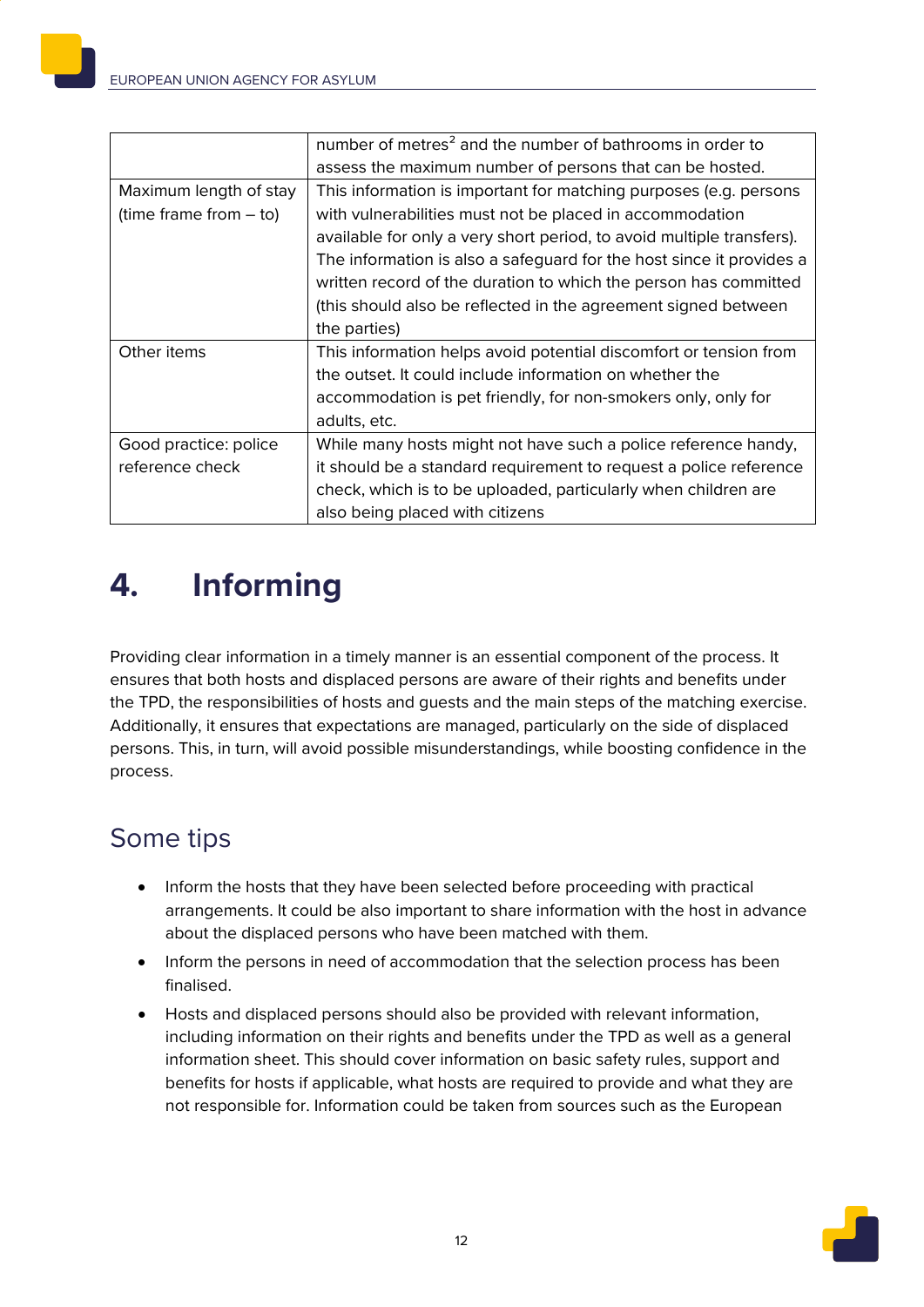Commission website on information for people fleeing the war in Ukraine (<sup>[11](#page-14-0)</sup>) and the EUAA webpage on the agency's response to the war in Ukraine (<sup>12</sup>).

- Depending on the Member State and on the number of displaced persons being hosted, certain financial benefits or material support could be provided to the hosts. This should be communicated transparently and in a timely manner to avoid misunderstanding.
- The Office of the Ukrainian Parliament Commissioner for Human Rights has prepared an information quide for parents, children and teachers  $(13)$  $(13)$  $(13)$ . It presents current web resources and portals that provide Ukrainian children with the opportunity to continue the educational process even if they have been displaced. The information guide with links to educational resources is available in Ukrainian and in English and can be shared by national and international education institutions. Countries that accept children from Ukraine are encouraged to share this information guide on their official websites.
- In line with the European Commission's 10-point Plan, the EUAA is preparing country leaflets with all the necessary information on rights and relevant procedures. In addition, the EUAA has now launched a Who is Who - Temporary Protection for Displaced Persons from Ukraine to serve as a publicly available information tool on measures used by EU+ countries ([14](#page-14-3)).

| Information to be shared by the<br>responsible authority with<br>hosts | <b>Comments</b>                                           |
|------------------------------------------------------------------------|-----------------------------------------------------------|
| A focal person (or more than                                           | This person will respond to concerns/challenges arising   |
| one, depending on the needs)                                           | as well as support the coordination of check-in visits to |
| within the respective authority                                        | ensure that both the person seeking and the person        |
| could be appointed for                                                 | providing accommodation are safeguarded.                  |
| communication and follow-up                                            | The host informs the focal person once a displaced        |
| with hosts; the focal person can                                       | person has left / moved out and the place is therefore    |

available again

This information package should include:

• EUAA templates on the TPD (children/adults)  $(^{15})$ 

• Other documents on services available for those benefiting from temporary protection and/or

#### <span id="page-14-5"></span>**Table 3. Information for authorities to share with hosts**

identify and handle concerns if

Hosts receive an information

they arise

package

<span id="page-14-4"></span><span id="page-14-3"></span><span id="page-14-2"></span><span id="page-14-1"></span><span id="page-14-0"></span><sup>(</sup> 15) EUAA, *What you need to know about temporary protection (children)*, 22 March 2022 and EUAA, *[What you](https://euaa.europa.eu/publications/what-you-need-know-about-temporary-protection-adults)  [need to know about temporary protection \(adults\)](https://euaa.europa.eu/publications/what-you-need-know-about-temporary-protection-adults)*, 22 March 2022.



<sup>(</sup> 11) European Commission, *[Information for people fleeing the war in Ukraine](https://ec.europa.eu/info/strategy/priorities-2019-2024/stronger-europe-world/eu-solidarity-ukraine/eu-assistance-ukraine/information-people-fleeing-war-ukraine_en)*, 2022.

<sup>(</sup> 12) EUAA, *[Response to the War in Ukraine](https://euaa.europa.eu/euaa-response-war-ukraine#:%7E:text=EUAA%20Response%20to%20the%20War%20in%20Ukraine%20The,in%20condemning%20the%20unprovoked%20armed%20invasion%20of%20Ukraine.)*, 2022.

<sup>(</sup> 13) The Office of the Ukrainian Parliament Commissioner for Human Rights, *[Information on the organisation of the](https://rm.coe.int/-/1680a5eaa0)  [educational process for Ukrainian children who were evacuated from their place of permanent residence as a](https://rm.coe.int/-/1680a5eaa0)  [result of the aggression by the Russian Federation,](https://rm.coe.int/-/1680a5eaa0)* 2022 (English translation availabl[e here\)](https://rm.coe.int/information-educational-sources-for-ukrainian-children-en-/1680a5ea9f).

<sup>(</sup> 14) EUAA, *[Temporary protection for displaced persons from Ukraine,](https://whoiswho.euaa.europa.eu/temporary-protection)* 2022.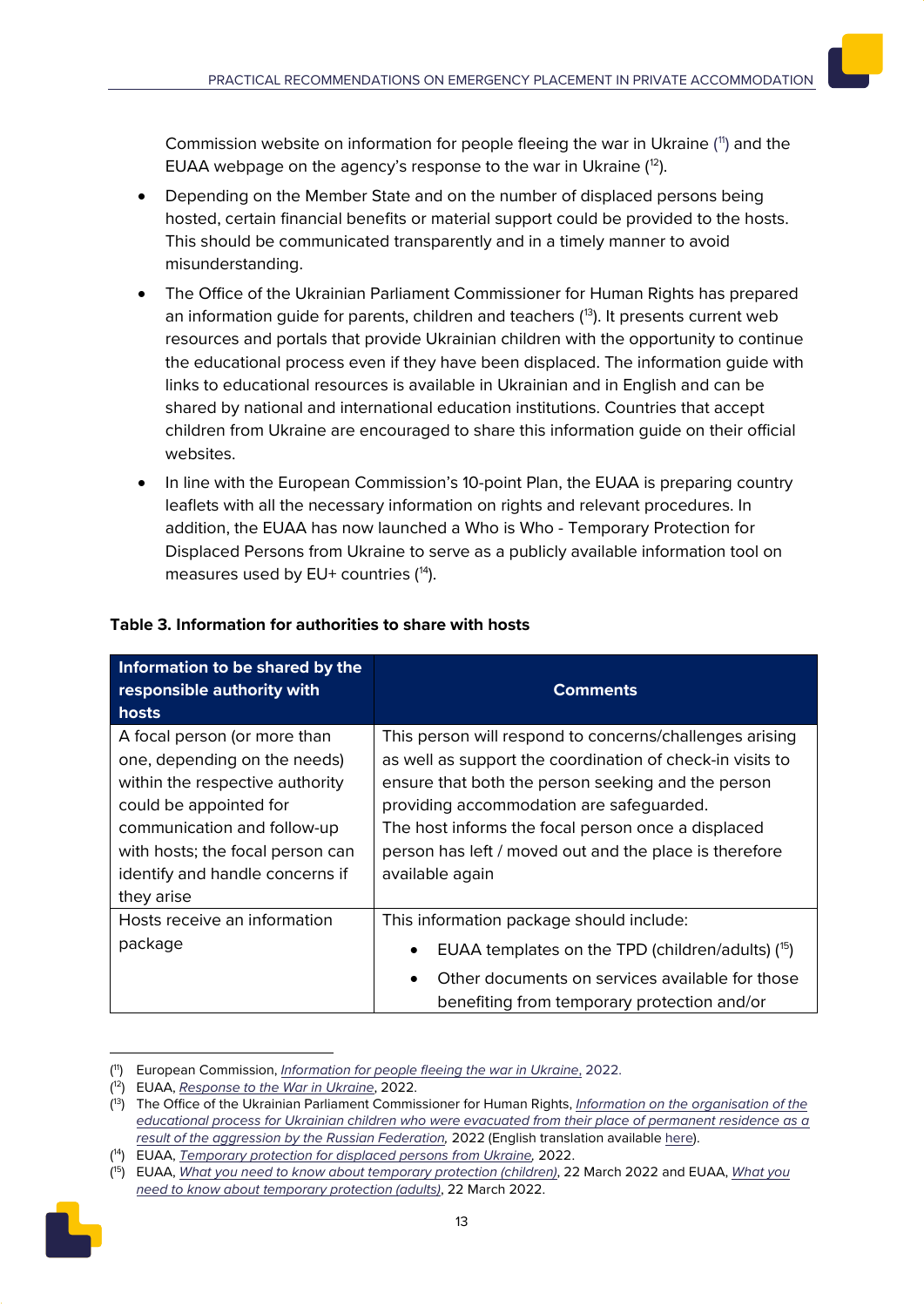|           | other adequate protection under national law and<br>international protection                                                                                                             |
|-----------|------------------------------------------------------------------------------------------------------------------------------------------------------------------------------------------|
| ٠         | A general information sheet on basic safety rules<br>(including Do's and Don'ts as part of the code of<br>conduct)                                                                       |
| ٠         | Support/benefits for hosts if relevant in the<br>Member State (e.g. allowance for taking in<br>persons)                                                                                  |
| ٠         | Opportunities or training that hosts can benefit<br>from if interested (such as access to information<br>on psychological first aid, information on trauma,<br>first aid training, etc.) |
| $\bullet$ | Location and access to schools if the host has<br>taken in children in addition to adults                                                                                                |
| ٠         | What hosts are required to provide (i.e. a place to<br>stay for an agreed period) and what they are not<br>responsible for (e.g. provision of clothes/food,<br>etc.)                     |
| $\bullet$ | List of services/items provided/covered by other<br>services in the Member State                                                                                                         |
| ٠         | List of formal/informal networks where hosts can<br>meet and exchange                                                                                                                    |

#### <span id="page-15-1"></span>**Table 4. Information for authorities to share with displaced persons**

| Information to be shared by the<br>responsible authority with<br>displaced persons                                                             | Comment                                                                                                                                                                                                                            |
|------------------------------------------------------------------------------------------------------------------------------------------------|------------------------------------------------------------------------------------------------------------------------------------------------------------------------------------------------------------------------------------|
| The focal person appointed<br>within the respective authority is<br>also in charge of communication<br>and follow-up with displaced<br>persons | The focal person(s) will contact the placed<br>family/individual via phone, email and/or in person to<br>support where needed; the person who is benefitting<br>from host support has been provided with a contact<br>number/email |
| Persons placed with a host<br>receive an information package                                                                                   | This information is shared orally and by using the email<br>address provided and includes:<br>EUAA templates on the TPD (children/adult) ( <sup>16</sup> )<br>$\bullet$                                                            |

<span id="page-15-0"></span><sup>(</sup> 16) EUAA, *What you need to know about temporary protection (children)*, 22 March 2022 and EUAA, *[What you](https://euaa.europa.eu/publications/what-you-need-know-about-temporary-protection-adults)  [need to know about temporary protection \(adults\)](https://euaa.europa.eu/publications/what-you-need-know-about-temporary-protection-adults)*, 22 March 2022.

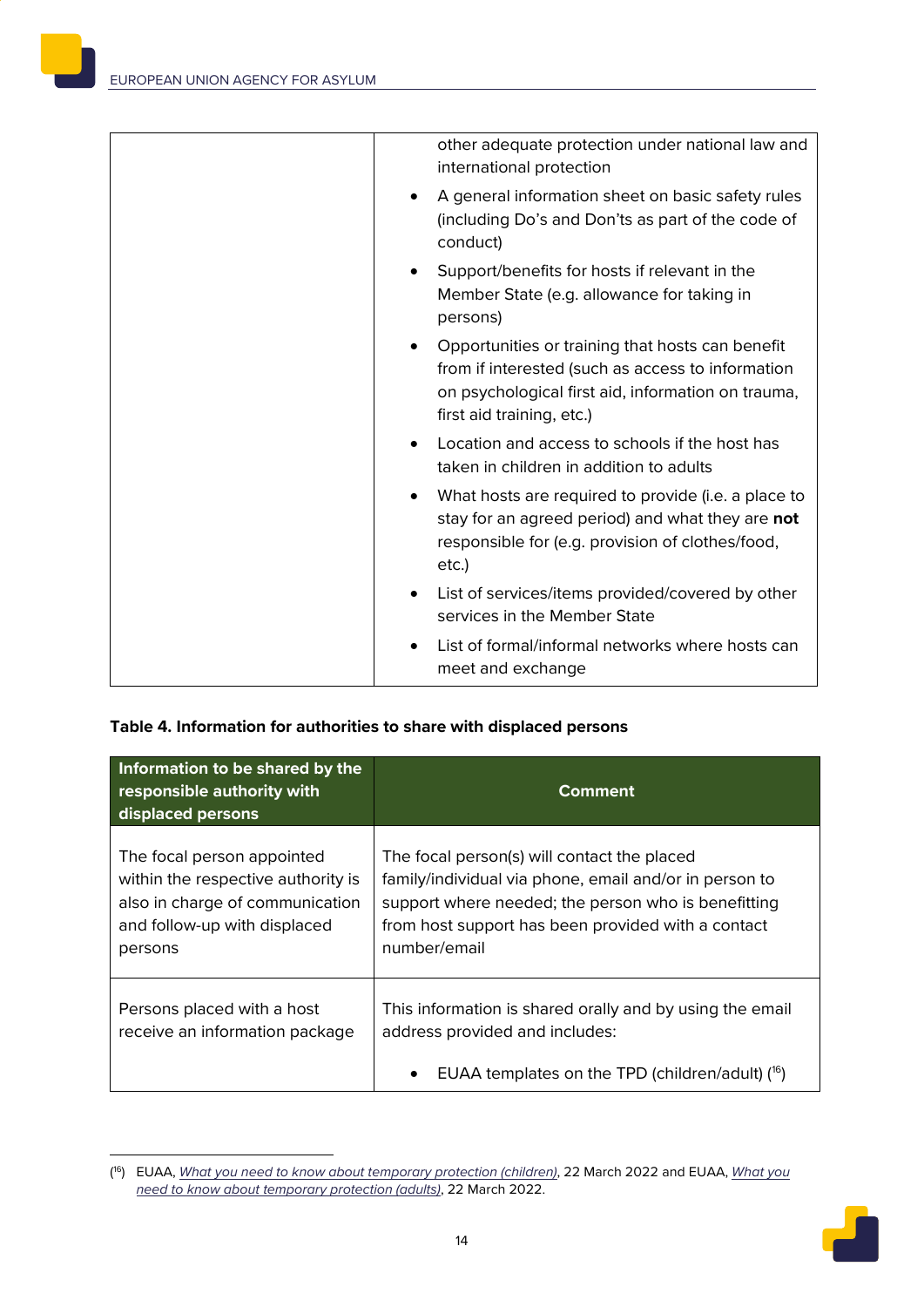| Information on how to access the asylum<br>$\bullet$<br>procedure                                                                                                                   |
|-------------------------------------------------------------------------------------------------------------------------------------------------------------------------------------|
| Links to other support<br>$\bullet$<br>services/benefits/allowances in the Member<br>State, if relevant                                                                             |
| Access to education for those with children:<br>access to national school system and relevant<br>links to continue education in Ukrainian $(17)$                                    |
| Information on what can be expected from hosts<br>$\bullet$<br>and where their support ends (i.e. they support in<br>terms of providing accommodation for an agreed<br>period only) |
| The guest is informed on the maximum length of<br>٠<br>stay                                                                                                                         |
| Information about how to provide feedback and<br>$\bullet$<br>report concerns through the complaint<br>mechanism (see 5. Agreeing)                                                  |
| Link to and contacts for existing Ukrainian<br>٠<br>communities, where applicable                                                                                                   |

# <span id="page-16-0"></span>**5. Agreeing**

The agreement is an important safeguard. It can reduce the risk of misunderstandings, false expectations and exploitation. It further helps managing the potential clash between the displaced persons and hosts' expectations, for instance clarifying that accommodation is not provided indefinitely and setting out where the host and guest can provide feedback or raise complaints.

### Some tips

- Make sure that a code of conduct and a basic agreement/contract between the two parties is signed and that a copy is given to each (where relevant and possible this can be done electronically through the accommodation platform)
- The agreement should clearly indicate basic Do's and Don'ts for the host (e.g. no rent should be charged, etc.) and for the persons being hosted (e.g. that they understand the duration of the stay and what it entails in terms of rights and benefits).

<span id="page-16-1"></span><sup>(</sup> 17) The Office of the Ukrainian Parliament Commissioner for Human Rights, *[Information on the organisation of the](https://rm.coe.int/-/1680a5eaa0)  educational [process for Ukrainian children who were evacuated from their place of permanent residence as a](https://rm.coe.int/-/1680a5eaa0)  [result of the aggression by the Russian Federation,](https://rm.coe.int/-/1680a5eaa0)* 2022 (English translation availabl[e here\)](https://rm.coe.int/information-educational-sources-for-ukrainian-children-en-/1680a5ea9f).

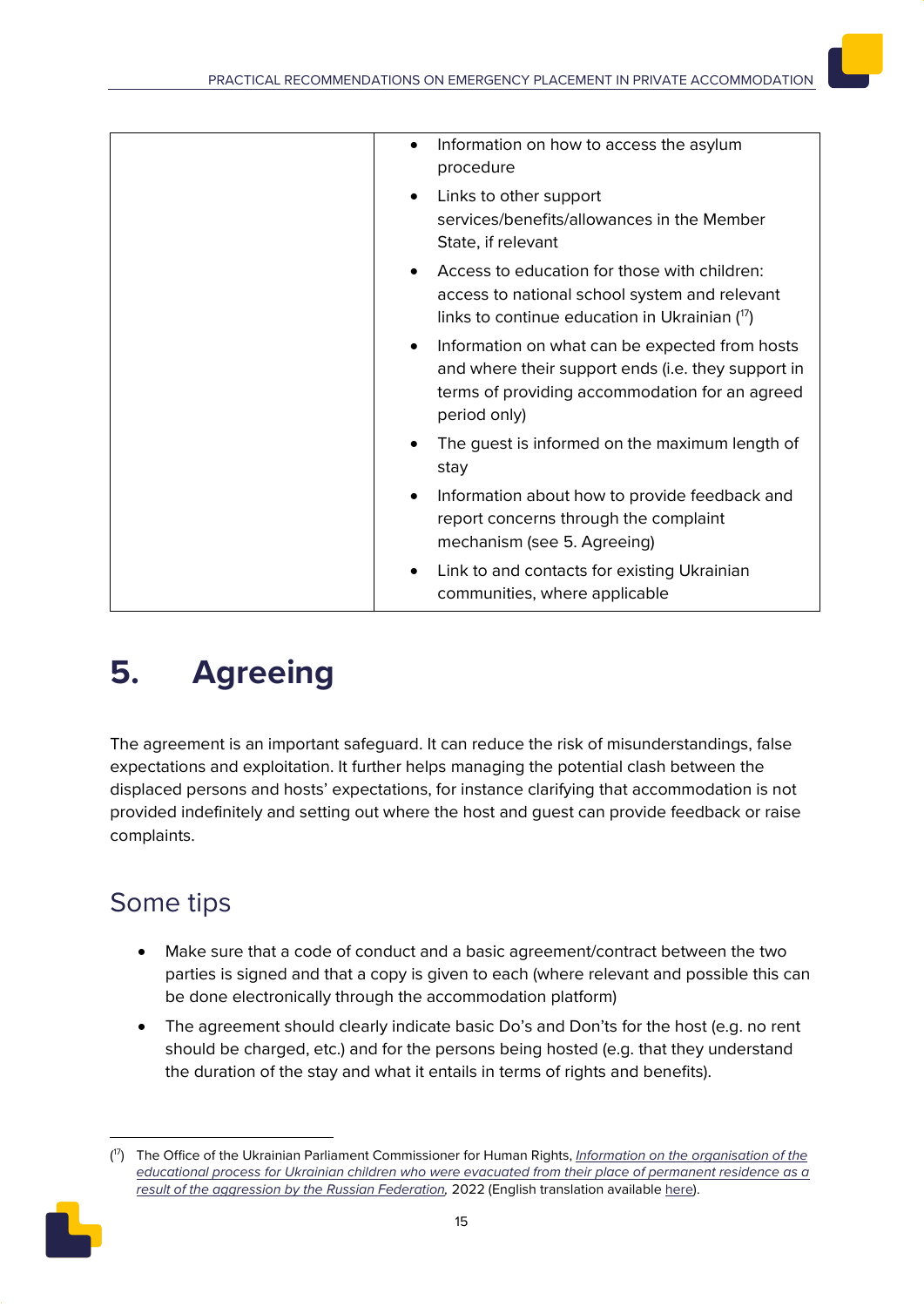- The agreement could set out the grounds to prevent the hosts from suddenly charging for electricity/water or requiring domestic services in exchange for free accommodation, for example.
- It can also ensure that persons benefitting from accommodation understand that the contract is between them and the host and does not include additional family members without a request to the relevant authority.

# <span id="page-17-0"></span>**6. Monitoring**

A control mechanism should be established to regularly monitor how each placement is proceeding and to take appropriate measures when needed.

### Some tips

- The monitoring mechanism could take different forms, including regular phone checkins or on-the-spot visits, particularly when displaced persons with special needs are accommodated. It could include confidential interviews with both hosts and displaced persons.
- A mechanism should also be envisaged to allow both parties to raise confidential complaints related to the arrangement anytime, ensuring that emerging needs can be addressed immediately.
- Inform both hosts and displaced persons that such monitoring activities will be conducted at random to verify that everything is proceeding well.
- Formal records could be taken of the outcomes of monitoring activities, including a description of the irregularities and/or shortcomings registered, as well as the appropriate measure undertaken to remediate the situation. Follow-up initiatives should be carried out when necessary.

### <span id="page-17-1"></span>**7. Extending or ending**

Parties could mutually agree to extend the period of accommodation after it has expired. In other cases, one of the parties could decide to end the stay in accommodation. It is key to ensure that the information about the status of any placement is constantly updated.

### Some tips

• Make sure that information on the extension of a placement is properly recorded, for example in the online platform.

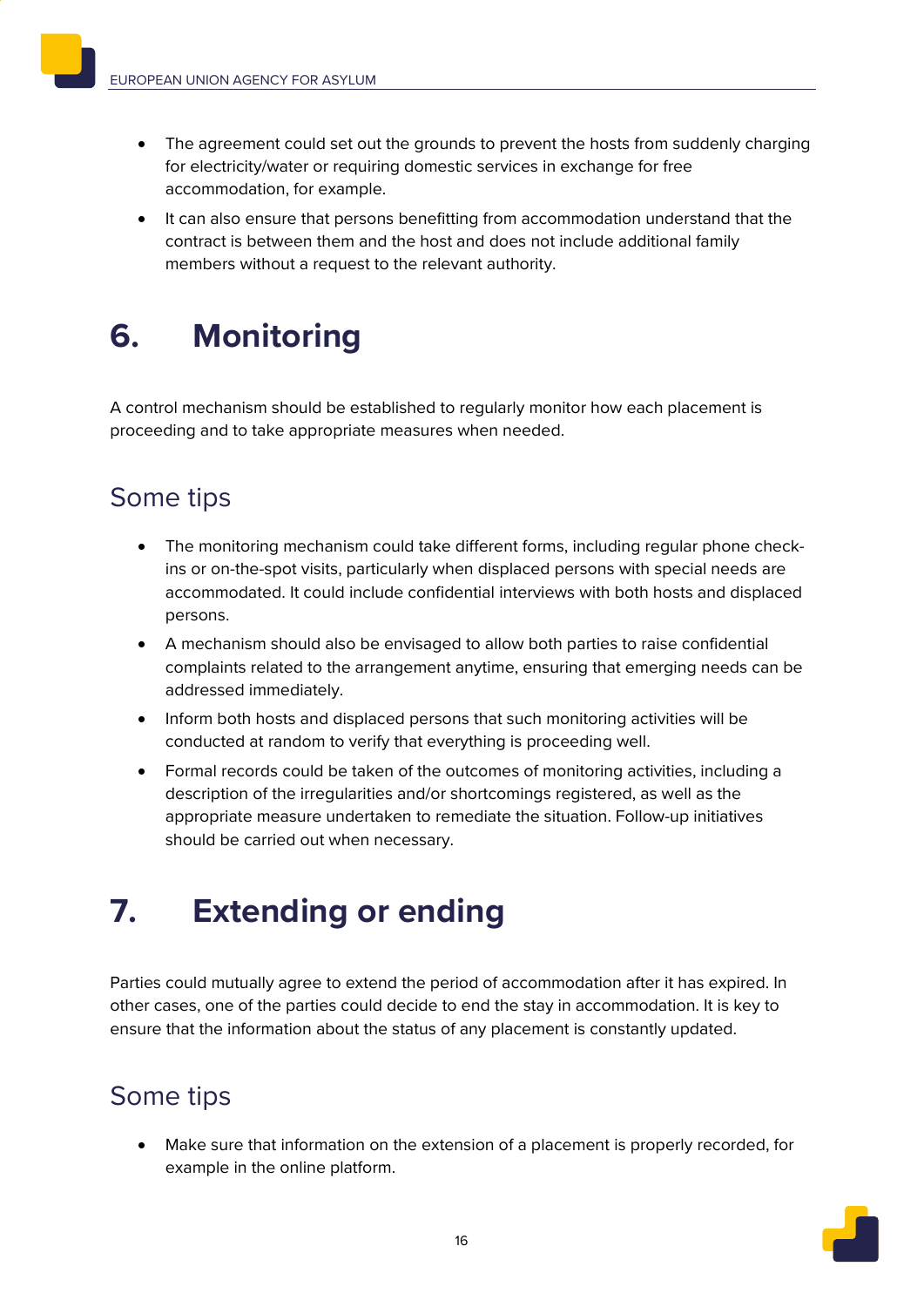- If termination is required by the host, displaced persons should receive support in finding an alternative appropriate solution.
- If termination is required by the displaced person, for example if they have rented their own housing or have been transferred to another location, make sure that this is recorded.
- When the transfer of a displaced person is planned, for example to join family/friends in another EU+ country or to move into more appropriate and long-term accommodation, the authorities should check with the host if they intend to make the accommodation available for other persons.
- If the situation in Ukraine stabilises and repatriation efforts start, displaced persons should be informed and put in contact with relevant stakeholders and authorities for the purpose of repatriation.
- Any changes in status should be registered in the online platform, indicating which region/city, etc. the displaced person is planning to return to.

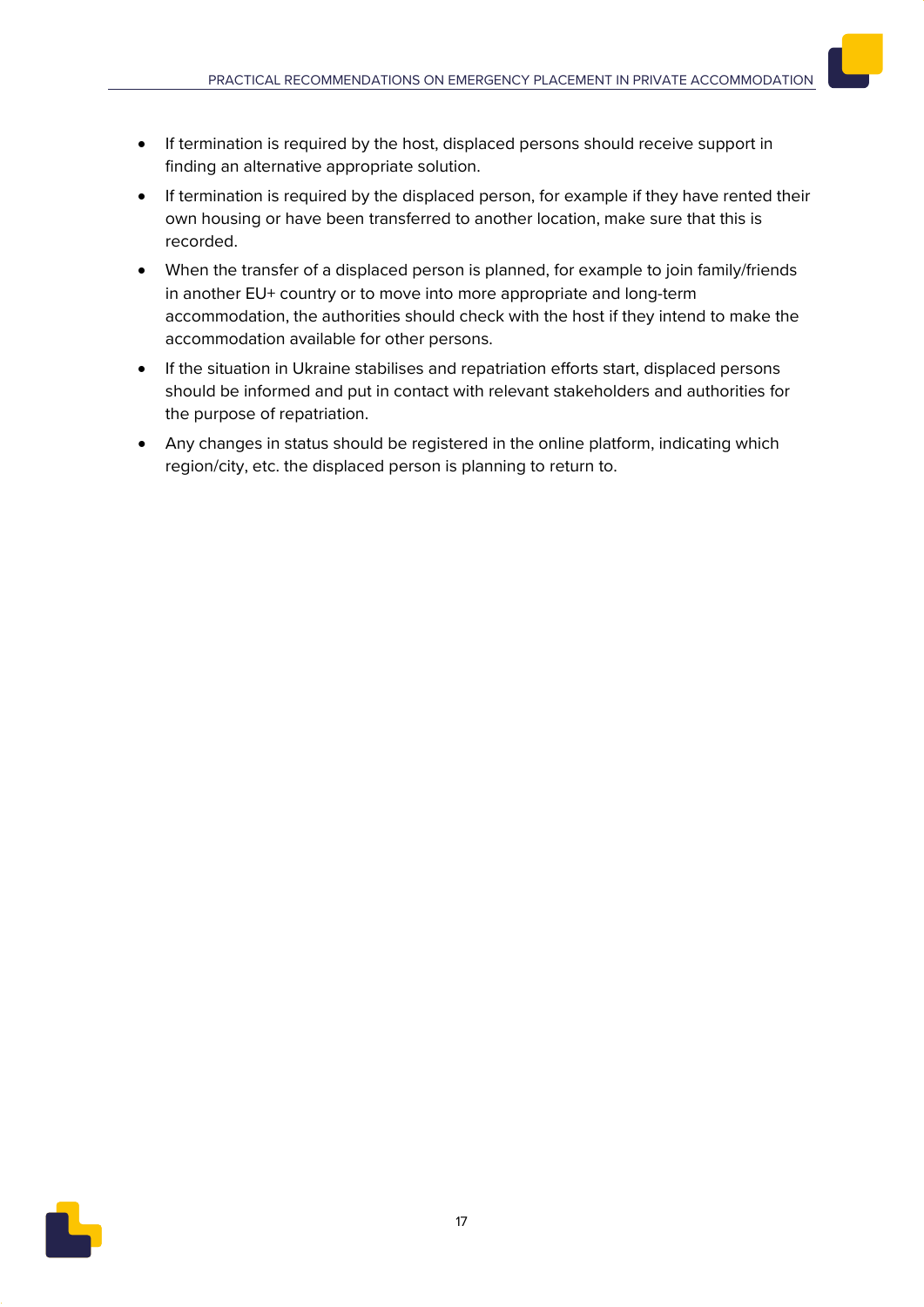# <span id="page-19-0"></span>**Annex I. EUAA standards for housing applicants for international protection adaptable to the context of private housing for displaced persons**

### 1. LOCATION

**Standard applicable: Ensure effective geographic access to relevant services, such as public services, school, health care, social and legal assistance, a shop for daily needs, laundry and leisure activities.**

EUAA recommends that:

- Specific arrangements are made in place for applicants with special needs: for example, applicants with substantially reduced mobility should not be expected to access relevant services by walking. Alternative arrangements should be made in such cases.
- The facility should be located at a reasonable walking distance from relevant services, also taking into account the national context and the environment, such as whether there is a footpath available, whether the area is very hilly, etc. (example, maximum 3 km to public services in general and 2 km to health care facilities and school).
- If the facility is not located at a reasonable walking distance, relevant services should be accessible by public transport (or transport provided by the Member State) and the duration of the journey should be reasonable. The assessment of whether the duration of the journey is reasonable could be made in relation to the type of service to be accessed and the regularity with which this service needs to be accessed by the applicant (e.g. the time needed for a child to go to school via the public transport).

#### 2. ALLOCATION

#### **Standard applicable: ensure that the principle of family unity is respected**

- Family members (in accordance with the definition of Article 2 Directive 2013/33/EU ( [18\)](#page-19-1)) are accommodated together.
- Families with children are accommodated together provided that this is in line with the best interests of the child.

<span id="page-19-1"></span><sup>(&</sup>lt;sup>18</sup>) [Directive 2013/33/EU](https://eur-lex.europa.eu/legal-content/EN/TXT/?uri=celex%3A32013L0033) of the European Parliament and of the Council of 26 June 2013 laying down standards for the reception of applicants for international protection (recast), (OJ L 180/96, 29.62013)

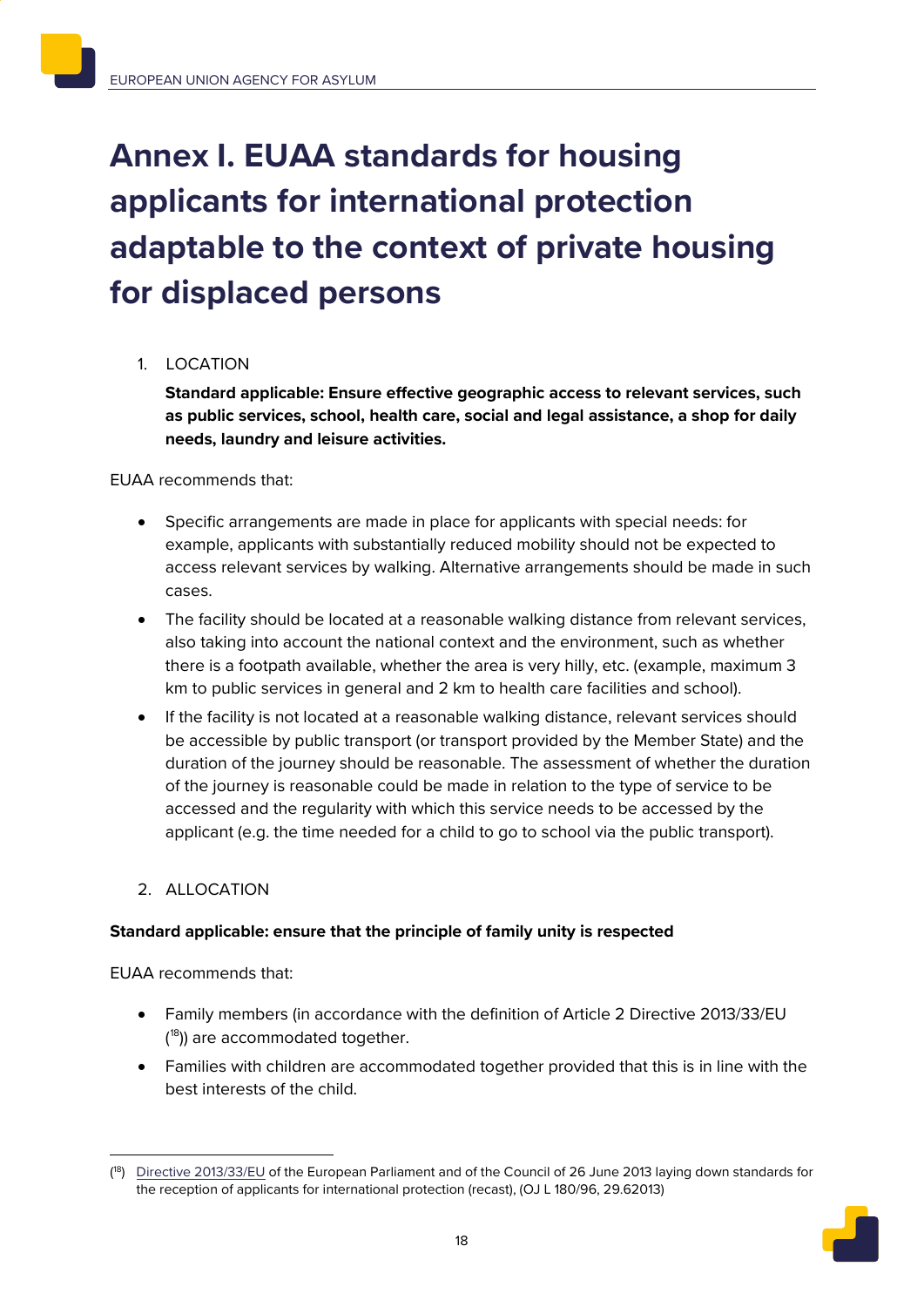- Where possible and appropriate, family unity should be respected with regard to members of the broader family.
- A maximum of one family is allocated per bedroom.

#### **Standard applicable: ensure that special needs are taken into account when (re-) allocating particular housing to an applicant**

EUAA recommends that:

- The allocation of particular housing to applicants is based on an assessment of their special reception needs. In particular, the allocation of housing to a child is based on the assessment of the best interests of the child.
- There is a possibility to transfer an applicant as a result of identified special reception needs. In particular, safety considerations such as in the cases of victims of human trafficking, sexual and gender-based violence, torture or other serious forms of psychological and physical violence could necessitate the reallocation of different housing for the applicant.

### **Standard applicable: ensure that specific and objective reasons linked to the individual situation of the applicant are taken into account when allocating housing to an applicant**

EUAA recommends that:

A mechanism is in place to consider whether there are specific and objective reasons for the allocation of particular housing. The 'individual situation of the applicant' refers in particular to the cultural, linguistic and religious background of the person, the gender of the applicant (e.g. transgender persons) and individual considerations linked to, for example, employment or existing family links.

3. INFRASTRUCTURE

### **Standard applicable: ensure that the housing is sufficiently furnished**

- The furniture for each bedroom includes, as a minimum one individual bed per person and one cupboard per person or family, big enough to hold personal belongings (such as clothes, medication or documents).
- In bedrooms shared by applicants who are not family members, the cupboard is lockable, without prejudice to security considerations of the reception facility. In particular, cupboards should be lockable if a facility hosts applicants with special needs, such as female applicants who might be at risk of gender-based violence.
- The furniture in the common/living area includes a sufficient number of tables and chairs.
- In facilities where applicants can cook for themselves, all of the following is provided and accessible in the kitchen: sufficient refrigerator volume per person; sufficient shelf

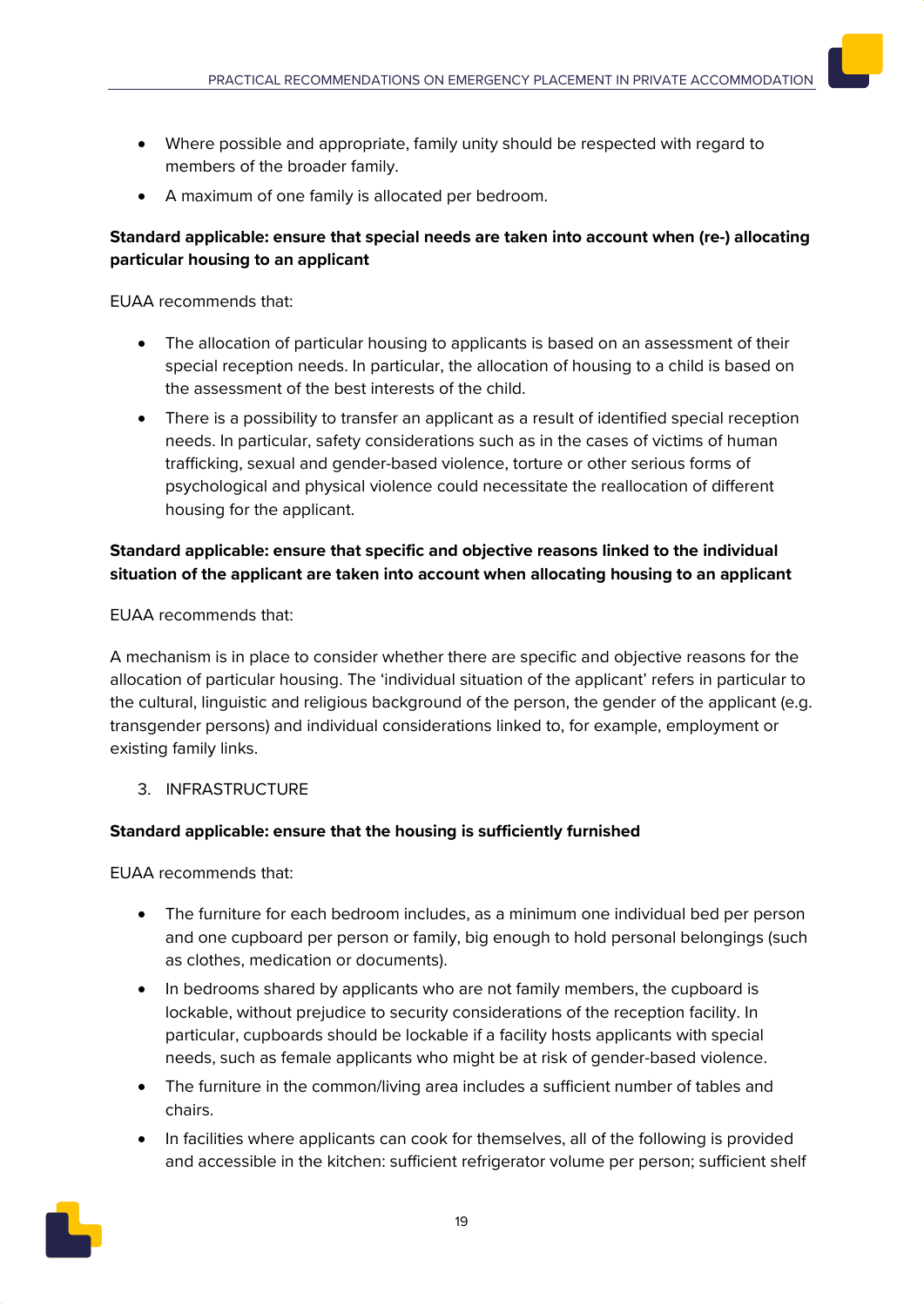space per person/family; a minimum access to a stove per person/family; a minimum number of dishes, cups, cooking utensils and cutlery per person.

• Specific arrangements are available for applicants with special needs. For example, infants should be provided with a baby bed, changing table and appropriate chair; persons with limited mobility should be provided with adapted furniture; and families with school-age children should be provided with a small table and a chair to allow children to engage in homework.

#### **Standard applicable: ensure sufficient, adequate, and functioning sanitary infrastructure in the housing**

EUAA recommends that:

- All applicants should have access to a shower/bath with hot and cold water, a sink and a functional toilet.
- With regards to shared housing for applicants who are not family members, arrangements are in place to ensure that applicants may access the facilities safely and that the intimacy of the applicants is at all times respected.

#### **Standard applicable: Ensure compliance of the housing with relevant national and local regulations**

EUAA recommends that:

- The housing is built in compliance with applicable local and national regulations.
- The housing is maintained and operated in compliance with relevant local and national regulations, taking into account all potential hazards.
- Sufficient natural light and fresh air enters the bedrooms and common/living areas of the housing while curtains and/or shutters are available to shut out the light when needed.
- The bedrooms and common areas are protected from excessive environmental noise. Environmental noise could for example be caused by machines, airplanes, trains, etc.

#### **Standard applicable: Ensure that the inside and outside infrastructure of housing designated to accommodate applicants with reduced mobility is adapted to their needs.**

- The housing is located on the ground floor or an elevator adapted for use by persons with reduced mobility exists; or stairs are not more than a maximum number, according to the degree of reduced mobility.
- The external approaches such as paths or drives have a firm, level surface.
- The entrance is designed to allow for the access of applicants with reduced mobility.
- Doorways and passageways inside the housing are wide enough for wheelchair users.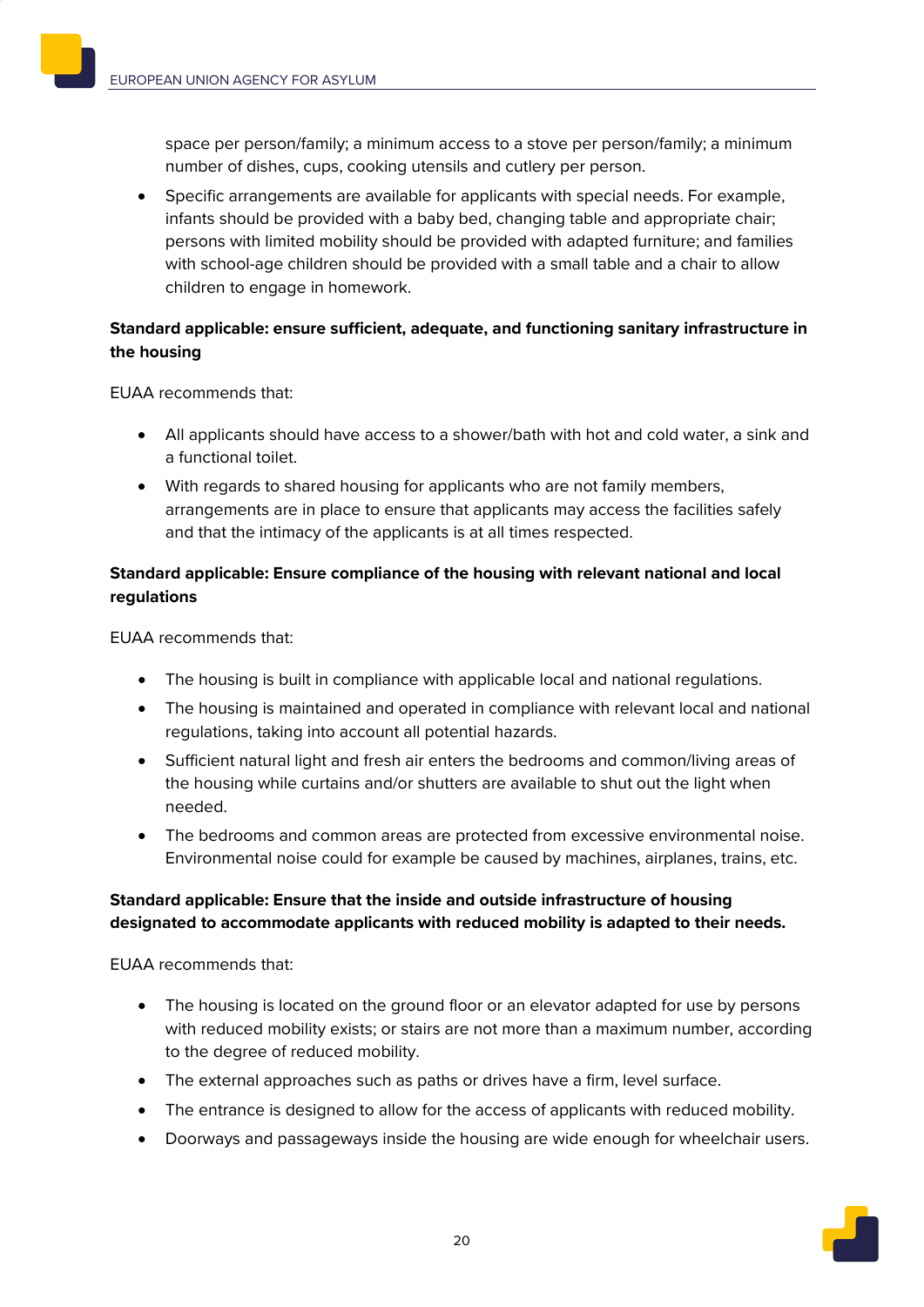- Grab rails exist for support in rooms and places that are used by applicants with reduced mobility.
- Adapted sanitary infrastructure exists, including, for example, walk-in showers, grab rails, sinks and toilets at an appropriate height for wheelchair users, as well as a surface of bathroom and toilet rooms suitable for wheelchairs.
- 4. SECURITY

#### **Standard applicable: Ensure sufficient security measures**

- The numbers for emergency calls are displayed in a visible place.
- Specific arrangements have been made for applicants with special needs. Specific measures should be put in place to ensure the security in particular of those with special needs related to their age, family status, gender, gender identity or sexual orientation and physical or mental health problems. Specific security arrangements should also be in place for victims of human trafficking, sexual and gender-based violence, torture or other forms of psychological and physical violence. These measures could for example include the possibility to accommodate applicants with a different sexual orientation separately from other applicants from the same sex, or the transfer of an applicant who is at risk of becoming or has become subject to genderbased violence or offering a protected space for children to play which is free of hazards.

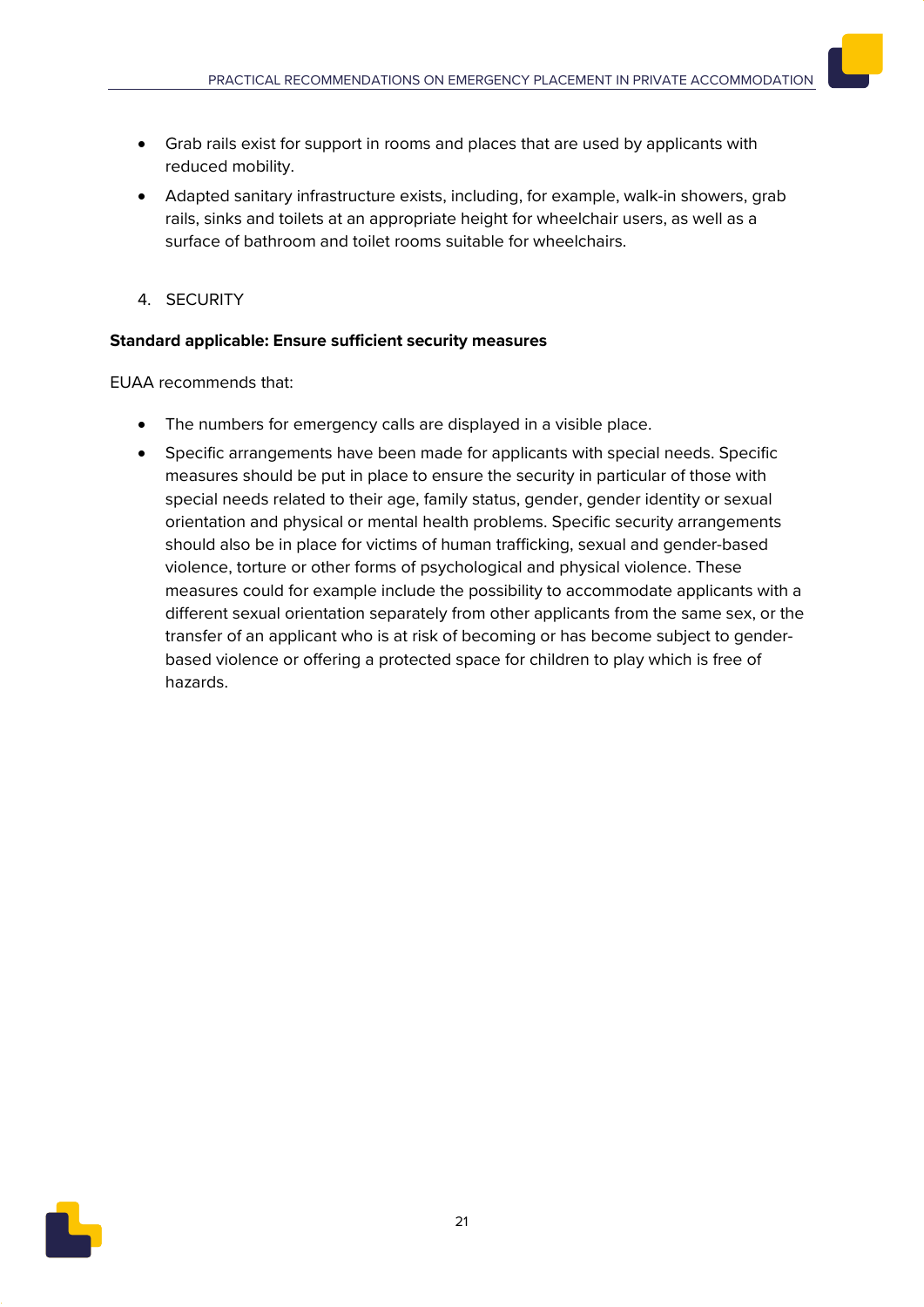# **List of tables**